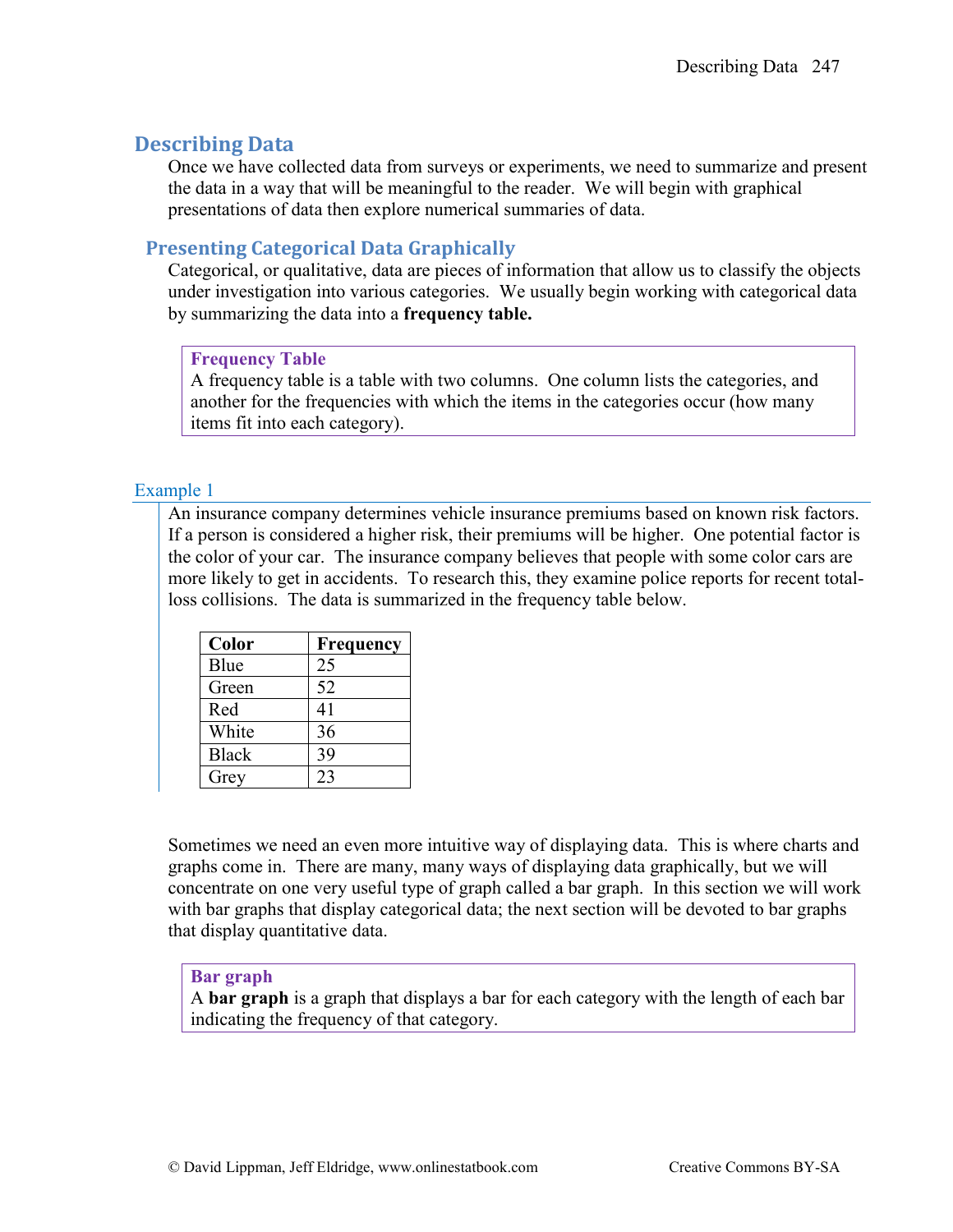To construct a bar graph, we need to draw a vertical axis and a horizontal axis. The vertical direction will have a scale and measure the frequency of each category; the horizontal axis has no scale in this instance. The construction of a bar chart is most easily described by use of an example.

### Example 2

Using our car data from above, note the highest frequency is 52, so our vertical axis needs to go from 0 to 52, but we might as well use 0 to 55, so that we can put a hash mark every 5 units:



Notice that the height of each bar is determined by the frequency of the corresponding color. The horizontal gridlines are a nice touch, but not necessary. In practice, you will find it useful to draw bar graphs using graph paper, so the gridlines will already be in place, or using technology. Instead of gridlines, we might also list the frequencies at the top of each bar, like this:



In this case, our chart might benefit from being reordered from largest to smallest frequency values. This arrangement can make it easier to compare similar values in the chart, even without gridlines. When we arrange the categories in decreasing frequency order like this, it is called a **Pareto chart**.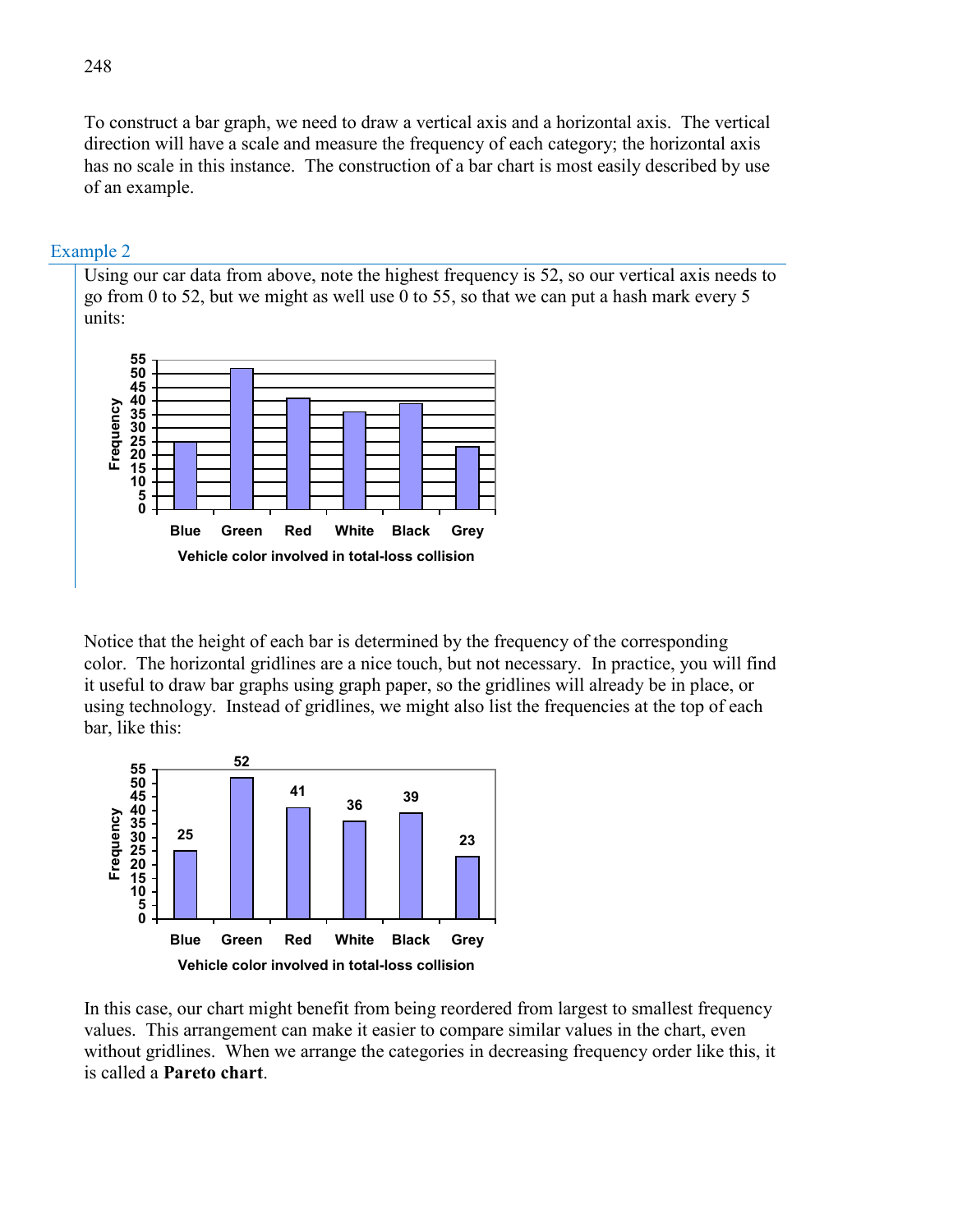**Pareto chart** A **Pareto chart** is a bar graph ordered from highest to lowest frequency

# Example 3

Transforming our bar graph from earlier into a Pareto chart, we get:



# Example 4

In a survey<sup>[1](#page-2-0)</sup>, adults were asked whether they personally worried about a variety of environmental concerns. The numbers (out of 1012 surveyed) who indicated that they worried "a great deal" about some selected concerns are summarized below.

| <b>Environmental Issue</b>                     | Frequency |
|------------------------------------------------|-----------|
| Pollution of drinking water                    | 597       |
| Contamination of soil and water by toxic waste | 526       |
| Air pollution                                  | 455       |
| Global warming                                 | 354       |

This data could be shown graphically in a bar graph:



<span id="page-2-0"></span> <sup>1</sup> Gallup Poll. March 5-8, 2009. http://www.pollingreport.com/enviro.htm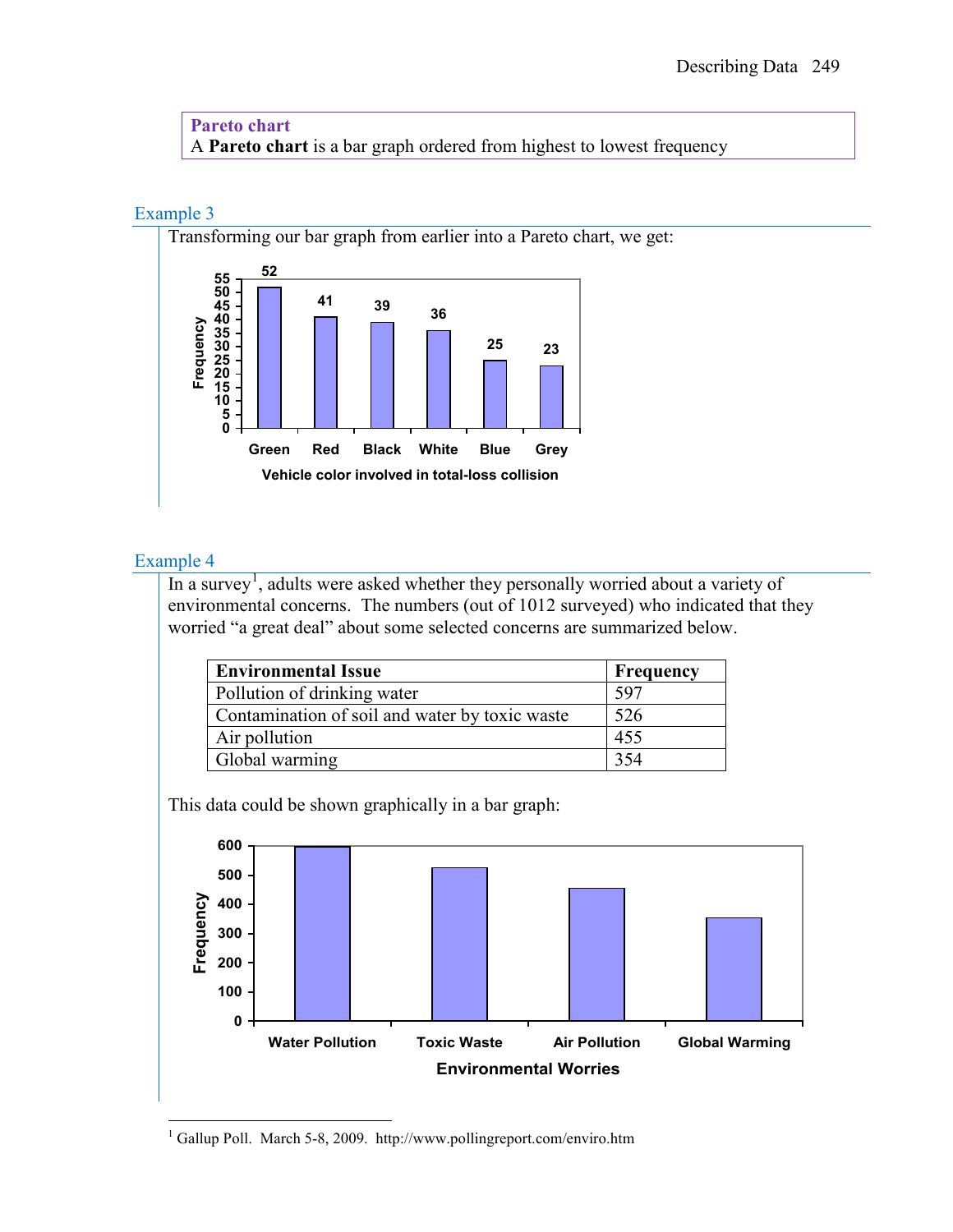To show relative sizes, it is common to use a pie chart.

#### **Pie Chart**

A **pie chart** is a circle with wedges cut of varying sizes marked out like slices of pie or pizza. The relative sizes of the wedges correspond to the relative frequencies of the categories.

### Example 5



#### Example 6

The pie chart to the right shows the percentage of voters supporting each candidate running for a local senate seat.

If there are 20,000 voters in the district, the pie chart shows that about 11% of those, about 2,200 voters, support Reeves.



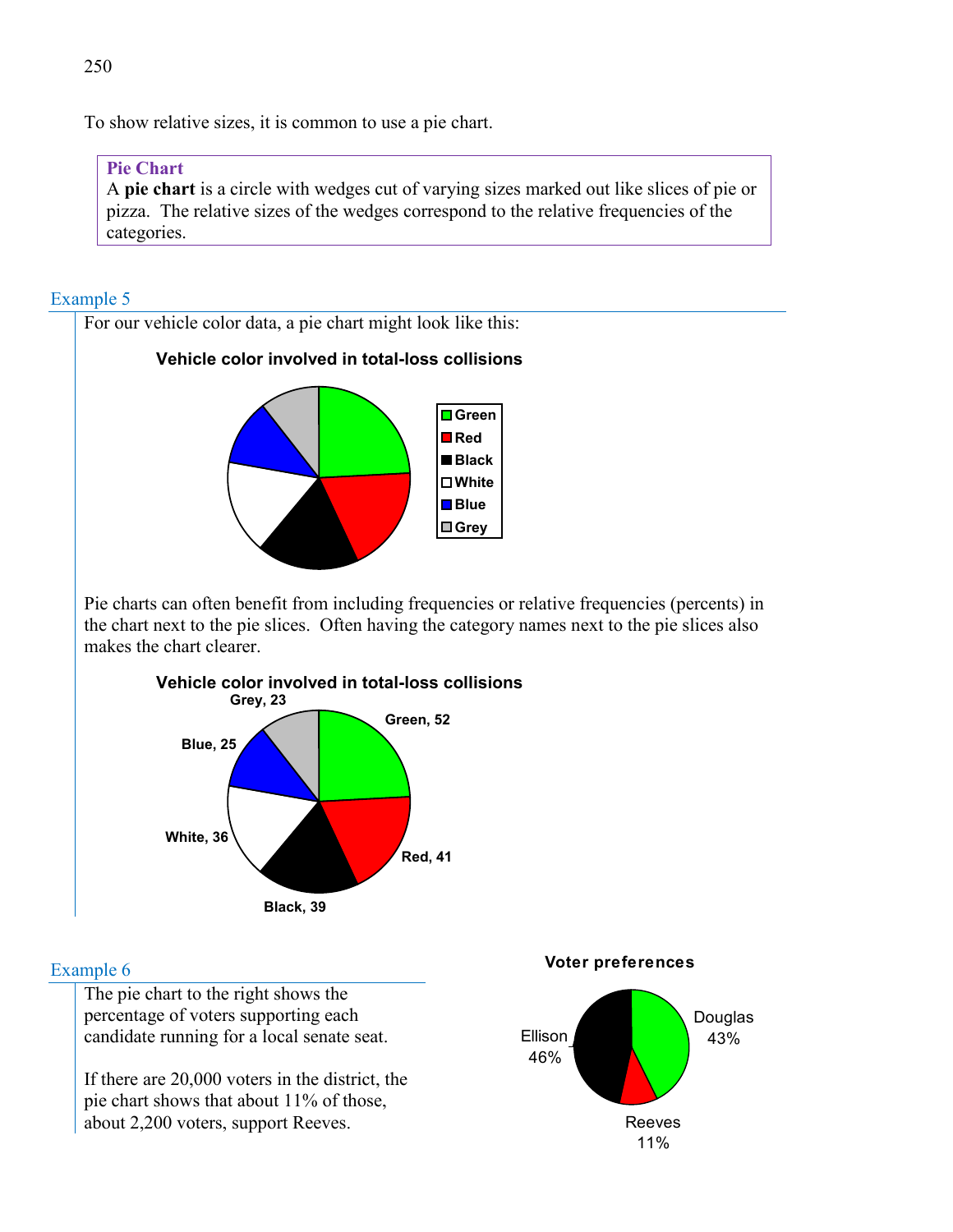Pie charts look nice, but are harder to draw by hand than bar charts since to draw them accurately we would need to compute the angle each wedge cuts out of the circle, then measure the angle with a protractor. Computers are much better suited to drawing pie charts. Common software programs like Microsoft Word or Excel, OpenOffice.org Write or Calc, or Google Docs are able to create bar graphs, pie charts, and other graph types. There are also numerous online tools that can create graphs<sup>[2](#page-4-0)</sup>.

### **Try it Now 1**

Create a bar graph and a pie chart to illustrate the grades on a history exam below. A: 12 students, B: 19 students, C: 14 students, D: 4 students, F: 5 students

Don't get fancy with graphs! People sometimes add features to graphs that don't help to convey their information. For example, 3-dimensional bar charts like the one shown below are usually not as effective as their two-dimensional counterparts.

Here is another way that fanciness can lead to trouble. Instead of plain bars, it is tempting to substitute meaningful images. This type of graph is called a **pictogram**.



#### **Pictogram**

A **pictogram** is a statistical graphic in which the size of the picture is intended to represent the frequencies or size of the values being represented.

# Example 7

A labor union might produce the graph to the right to show the difference between the average manager salary and the average worker salary.

<span id="page-4-0"></span>Looking at the picture, it would be reasonable to guess that the manager salaries is 4 times as large as the worker salaries – the area of the bag looks about 4 times as large. However, the manager salaries are in fact only twice as large as worker salaries, which were reflected in the picture by making the manager bag twice as tall.



 <sup>2</sup> For example: http://nces.ed.gov/nceskids/createAgraph/ or http://docs.google.com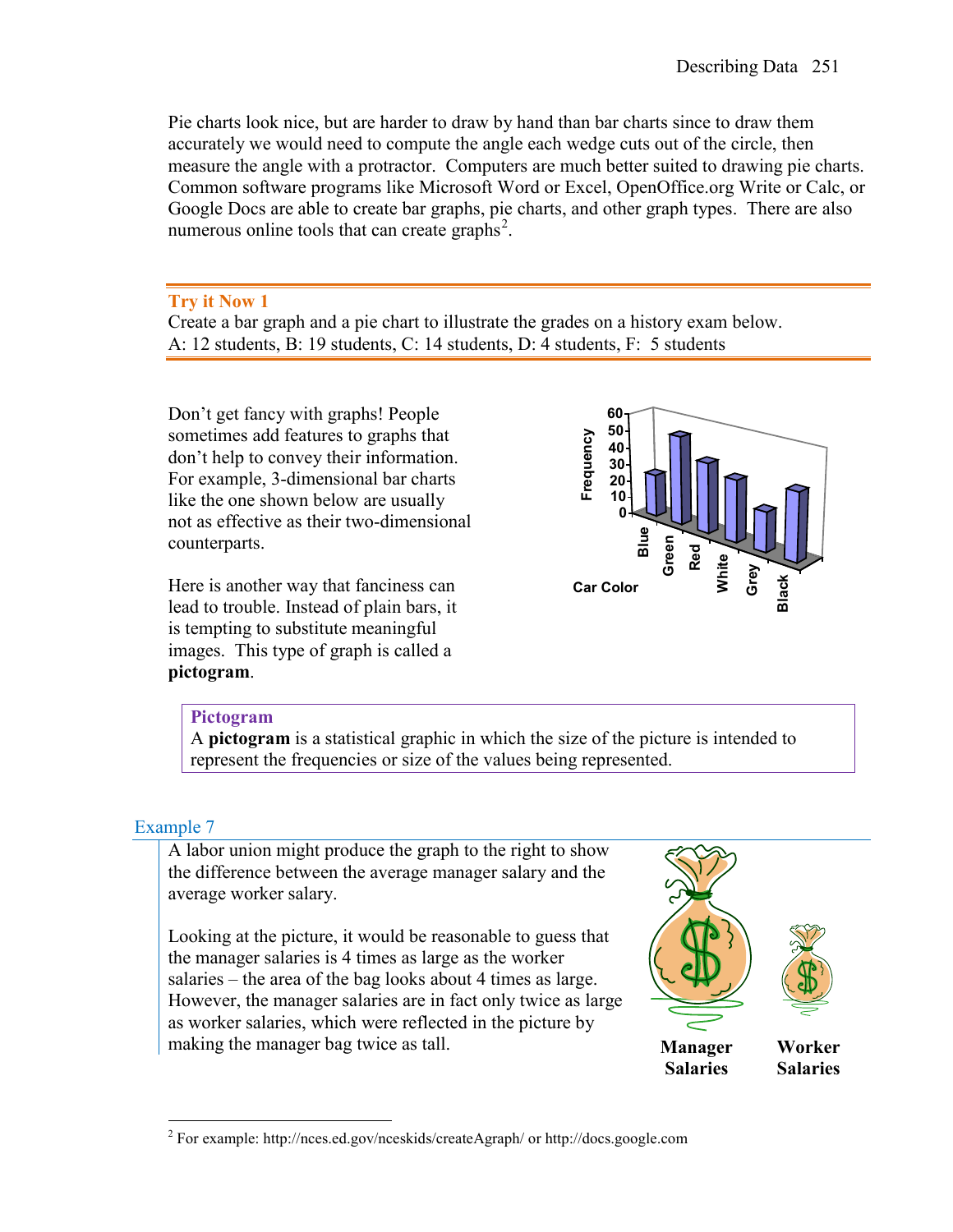Another distortion in bar charts results from setting the baseline to a value other than zero. The baseline is the bottom of the vertical axis, representing the least number of cases that could have occurred in a category. Normally, this number should be zero.

#### Example 8

Compare the two graphs below showing support for same-sex marriage rights from a poll taken in December  $2008<sup>3</sup>$  $2008<sup>3</sup>$  $2008<sup>3</sup>$ . The difference in the vertical scale on the first graph suggests a different story than the true differences in percentages; the second graph makes it look like twice as many people oppose marriage rights as support it.



#### **Try it Now 2**

A poll was taken asking people if they agreed with the positions of the 4 candidates for a county office. Does the pie chart present a good representation of this data? Explain.



<span id="page-5-0"></span><sup>&</sup>lt;sup>2</sup><br>3 <sup>3</sup>CNN/Opinion Research Corporation Poll. Dec 19-21, 2008, from http://www.pollingreport.com/civil.htm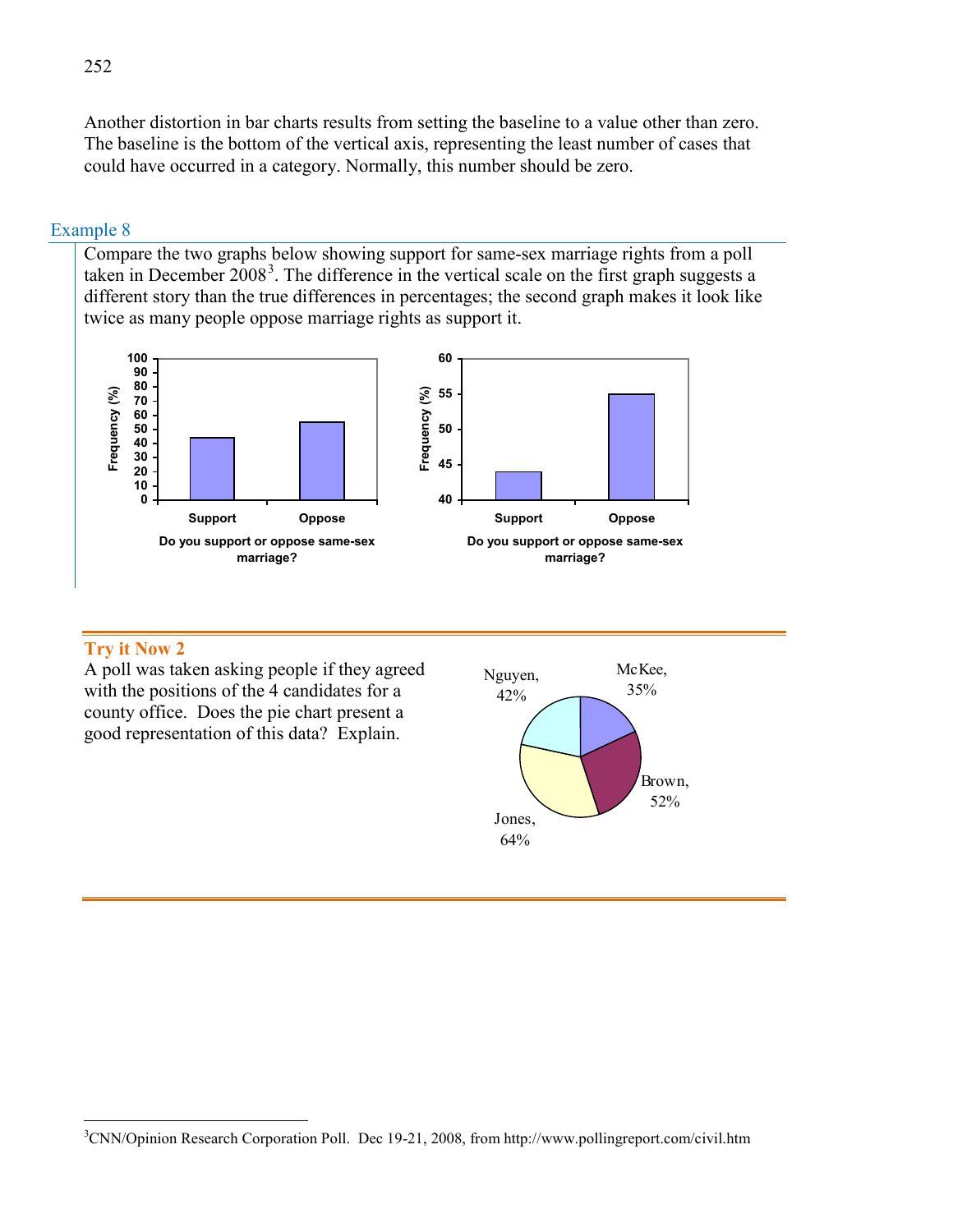# **Presenting Quantitative Data Graphically**

Quantitative, or numerical, data can also be summarized into frequency tables.

### Example 9

A teacher records scores on a 20-point quiz for the 30 students in his class. The scores are:

19 20 18 18 17 18 19 17 20 18 20 16 20 15 17 12 18 19 18 19 17 20 18 16 15 18 20 5 0 0

These scores could be summarized into a frequency table by grouping like values:

| <b>Score</b> | Frequency      |
|--------------|----------------|
|              | 2              |
| 5            |                |
| 12           |                |
| 15           | 2              |
| 16           | $\overline{2}$ |
| 17           |                |
| 18           | 8              |
| 19           |                |
| 20           |                |

Using this table, it would be possible to create a standard bar chart from this summary, like we did for categorical data:



However, since the scores are numerical values, this chart doesn't really make sense; the first and second bars are five values apart, while the later bars are only one value apart. It would be more correct to treat the horizontal axis as a number line. This type of graph is called a **histogram**.

**Histogram** A histogram is like a bar graph, but where the horizontal axis is a number line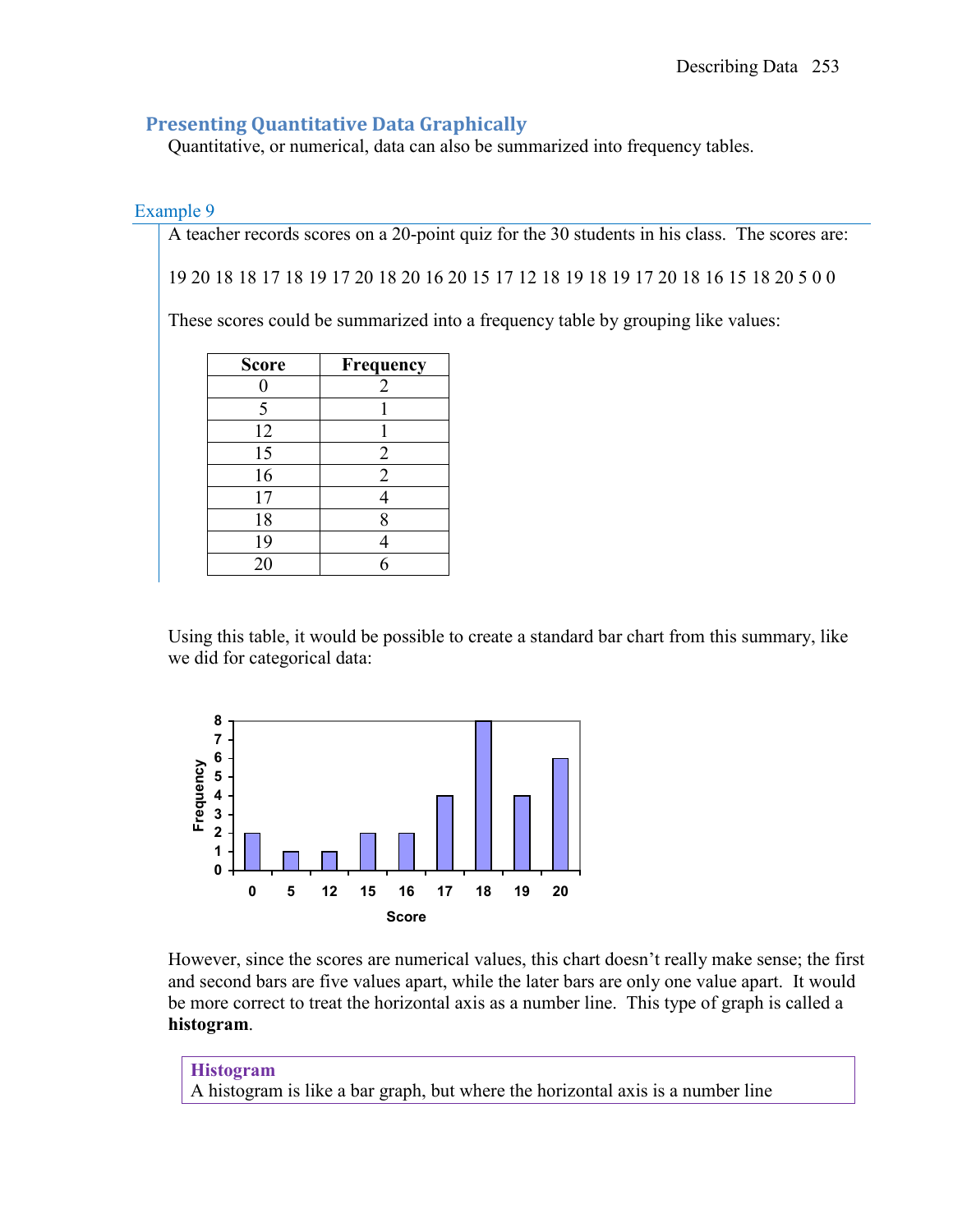

Notice that in the histogram, a bar represents values on the horizontal axis from that on the left hand-side of the bar up to, but not including, the value on the right hand side of the bar. Some people choose to have bars

start at ½ values to avoid this ambiguity.

Unfortunately, not a lot of common software packages can correctly graph a histogram. About the best you can do in Excel or Word is a bar graph with no gap between the bars and spacing added to simulate a numerical horizontal axis.



If we have a large number of widely varying data values, creating a frequency table that lists every possible value as a category would lead to an exceptionally long frequency table, and probably would not reveal any patterns. For this reason, it is common with quantitative data to group data into **class intervals**.

# **Class Intervals**

- Class intervals are groupings of the data. In general, we define class intervals so that:
- Each interval is equal in size. For example, if the first class contains values from 120-129, the second class should include values from 130-139.
- We have somewhere between 5 and 20 classes, typically, depending upon the number of data we're working with.

Example 10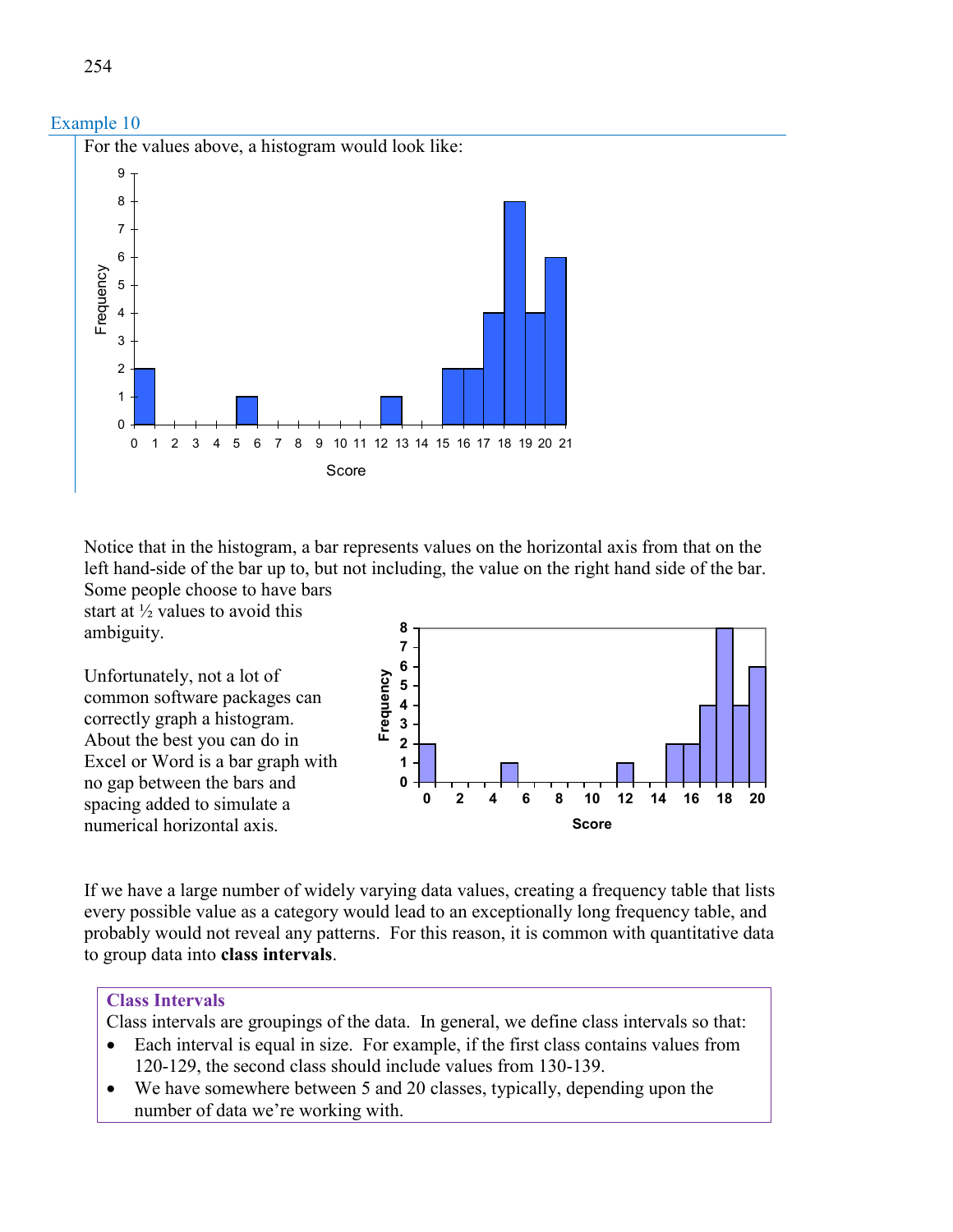Suppose that we have collected weights from 100 male subjects as part of a nutrition study. For our weight data, we have values ranging from a low of 121 pounds to a high of 263 pounds, giving a total span of  $263-121 = 142$ . We could create 7 intervals with a width of around 20, 14 intervals with a width of around 10, or somewhere in between. Often time we have to experiment with a few possibilities to find something that represents the data well. Let us try using an interval width of 15. We could start at 121, or at 120 since it is a nice round number.

| Interval    | <b>Frequency</b> |
|-------------|------------------|
| $120 - 134$ | 4                |
| $135 - 149$ | 14               |
| $150 - 164$ | 16               |
| $165 - 179$ | 28               |
| $180 - 194$ | 12               |
| $195 - 209$ | 8                |
| $210 - 224$ | 7                |
| $225 - 239$ | 6                |
| $240 - 254$ | 2                |
| $255 - 269$ | 3                |

A histogram of this data would look like:



In many software packages, you can create a graph similar to a histogram by putting the class intervals as the labels on a bar chart.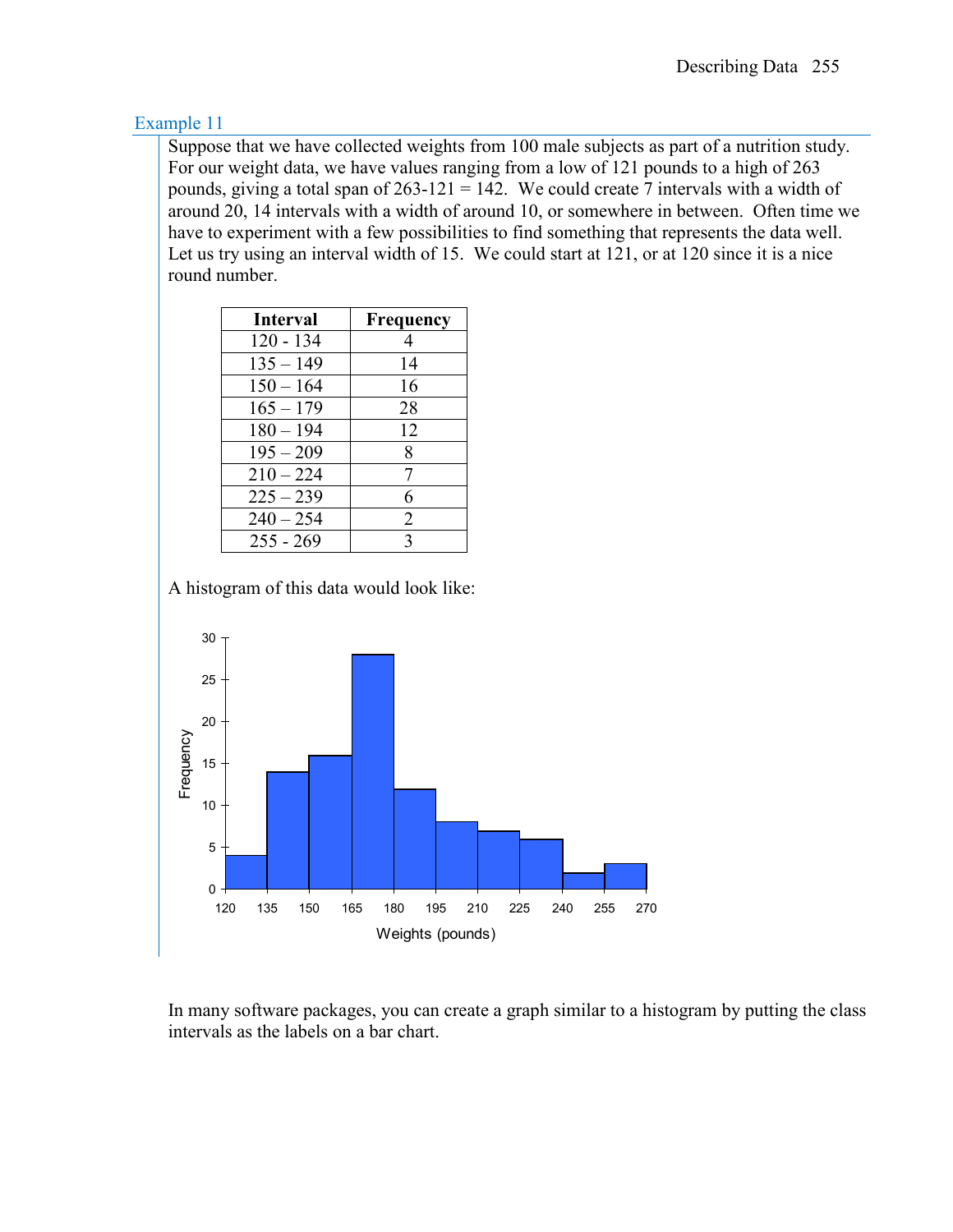



#### **Try it Now 3**

The total cost of textbooks for the term was collected from 36 students. Create a histogram for this data.

|  | \$140 \$160 \$160 \$165 \$180 \$220 \$235 \$240 \$250 \$260 \$280 \$285 |  |  |  |  |  |
|--|-------------------------------------------------------------------------|--|--|--|--|--|
|  | \$285 \$285 \$290 \$300 \$300 \$305 \$310 \$310 \$315 \$315 \$320 \$320 |  |  |  |  |  |
|  | \$330 \$340 \$345 \$350 \$355 \$360 \$360 \$380 \$395 \$420 \$460 \$460 |  |  |  |  |  |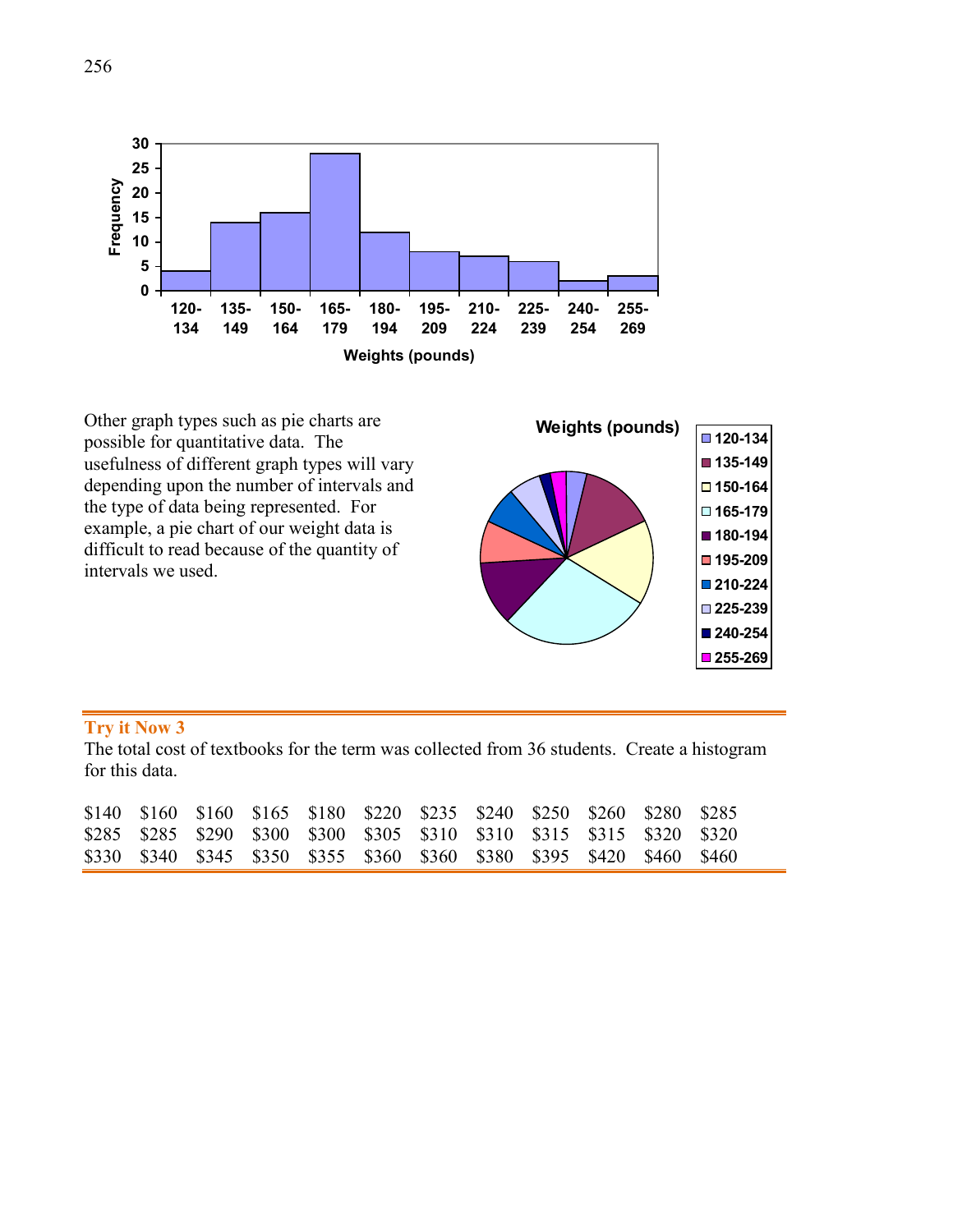When collecting data to compare two groups, it is desirable to create a graph that compares quantities.

### Example 12

The data below came from a task in which the goal is to move a computer mouse to a target on the screen as fast as possible. On 20 of the trials, the target was a small rectangle; on the other 20, the target was a large rectangle. Time to reach the target was recorded on each trial.

| <b>Interval</b><br>(milliseconds) | <b>Frequency</b><br>small target | Frequency<br>large target |
|-----------------------------------|----------------------------------|---------------------------|
| 300-399                           |                                  |                           |
| 400-499                           |                                  |                           |
| 500-599                           |                                  | 10                        |
| 600-699                           |                                  |                           |
| 700-799                           |                                  |                           |
| 800-899                           |                                  |                           |
| 900-999                           |                                  |                           |
| 1000-1099                         |                                  |                           |
| 1100-1199                         |                                  |                           |

One option to represent this data would be a comparative histogram or bar chart, in which bars for the small target group and large target group are placed next to each other.



# **Frequency polygon**

An alternative representation is a **frequency polygon**. A frequency polygon starts out like a histogram, but instead of drawing a bar, a point is placed in the midpoint of each interval at height equal to the frequency. Typically the points are connected with straight lines to emphasize the distribution of the data.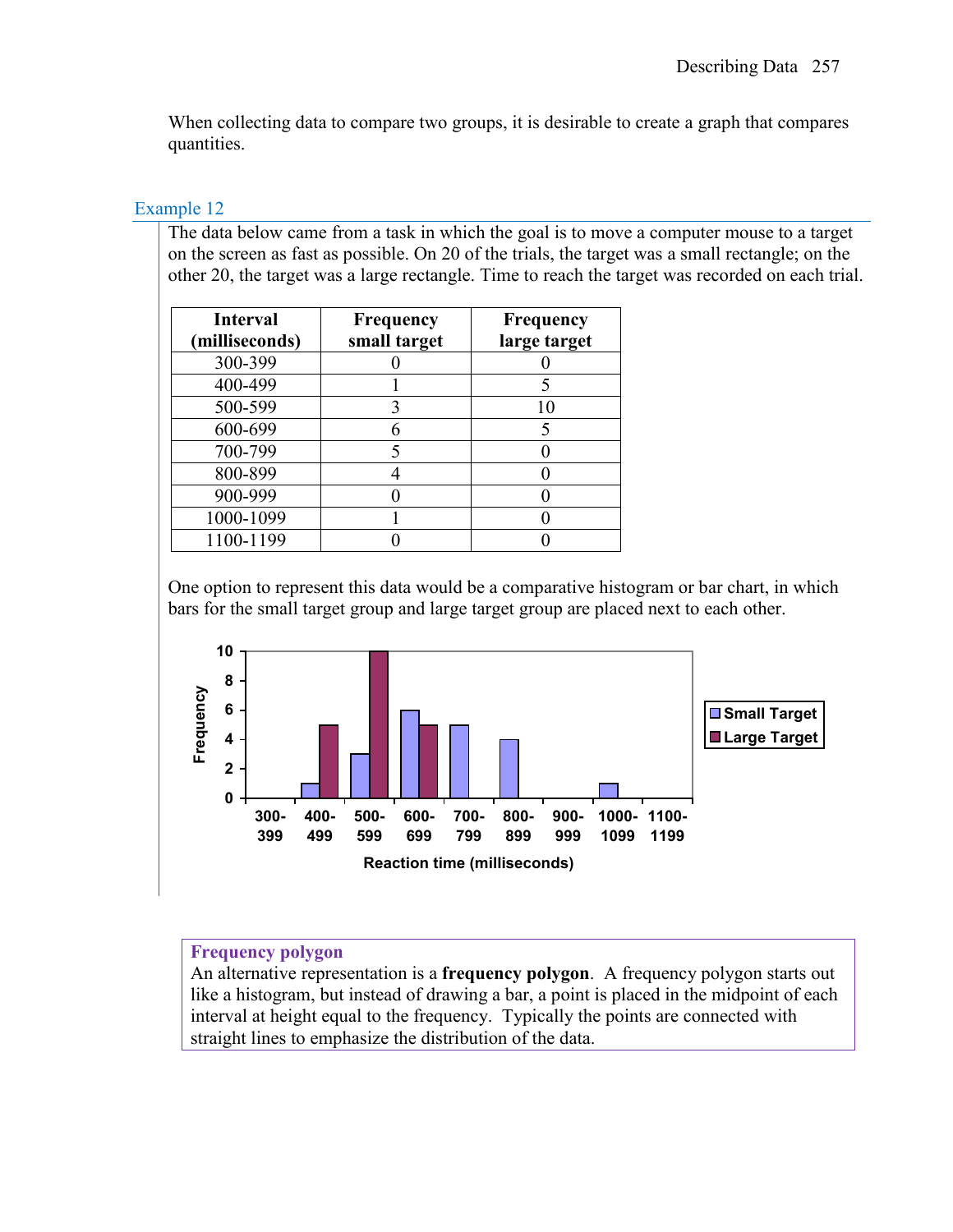

### **Numerical Summaries of Data**

It is often desirable to use a few numbers to summarize a distribution. One important aspect of a distribution is where its center is located. Measures of central tendency are discussed first. A second aspect of a distribution is how spread out it is. In other words, how much the data in the distribution vary from one another. The second section describes measures of variability.

#### **Measures of Central Tendency**

Let's begin by trying to find the most "typical" value of a data set.

Note that we just used the word "typical" although in many cases you might think of using the word "average." We need to be careful with the word "average" as it means different things to different people in different contexts. One of the most common uses of the word "average" is what mathematicians and statisticians call the **arithmetic mean**, or just plain old **mean** for short. "Arithmetic mean" sounds rather fancy, but you have likely calculated a mean many times without realizing it; the mean is what most people think of when they use the word "average".

#### **Mean**

The **mean** of a set of data is the sum of the data values divided by the number of values.

#### Example 14

Marci's exam scores for her last math class were: 79, 86, 82, 94. The mean of these values would be:

 $\frac{79 + 86 + 82 + 94}{4} = 85.25$ 4  $\frac{+86+82+94}{1}$  = 85.25. Typically we round means to one more decimal place than the

original data had. In this case, we would round 85.25 to 85.3.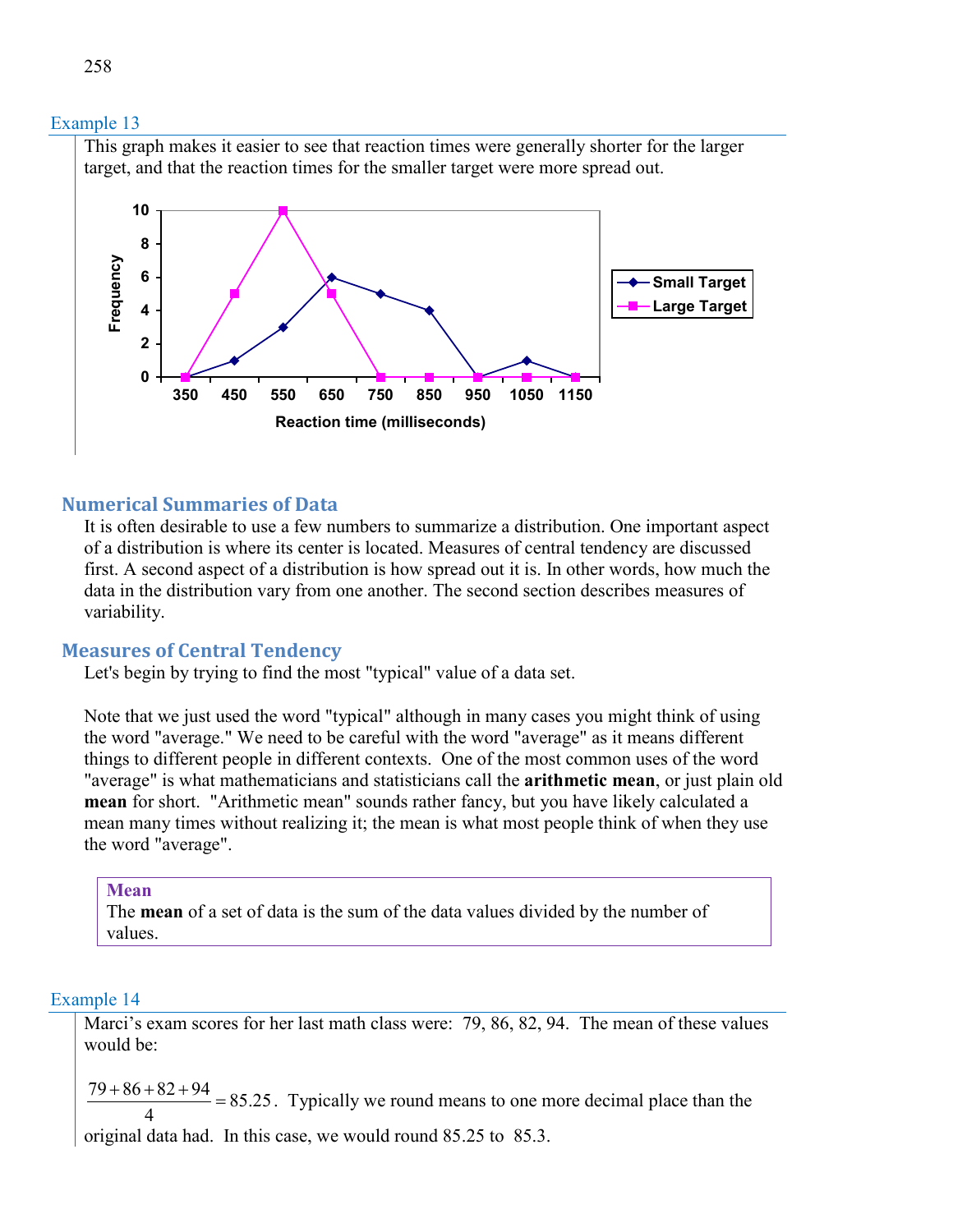The number of touchdown (TD) passes thrown by each of the 31 teams in the National Football League in the 2000 season are shown below.

37 33 33 32 29 28 28 23 22 22 22 21 21 21 20

20 19 19 18 18 18 18 16 15 14 14 14 12 12 9 6

Adding these values, we get 634 total TDs. Dividing by 31, the number of data values, we get  $634/31 = 20.4516$ . It would be appropriate to round this to 20.5.

It would be most correct for us to report that "The mean number of touchdown passes thrown in the NFL in the 2000 season was 20.5 passes," but it is not uncommon to see the more casual word "average" used in place of "mean."

#### **Try it Now 4**

The price of a jar of peanut butter at 5 stores was: \$3.29, \$3.59, \$3.79, \$3.75, and \$3.99. Find the mean price.

### Example 16

The one hundred families in a particular neighborhood are asked their annual household income, to the nearest \$5 thousand dollars. The results are summarized in a frequency table below.

| Income (thousands of dollars) | Frequency |
|-------------------------------|-----------|
| 15                            | h         |
| 20                            |           |
| 25                            |           |
| 30                            |           |
| 35                            | Q         |
| 40                            |           |
| 45                            |           |
|                               |           |

Calculating the mean by hand could get tricky if we try to type in all 100 values:

$$
\frac{\frac{6 \text{ terms}}{15 + \dots + 15 + 20 + \dots + 20 + 25 + \dots + 25 + \dots}}{100}
$$

We could calculate this more easily by noticing that adding 15 to itself six times is the same as  $15 \cdot 6 = 90$ . Using this simplification, we get

 $\frac{15 \cdot 6 + 20 \cdot 8 + 25 \cdot 11 + 30 \cdot 17 + 35 \cdot 19 + 40 \cdot 20 + 45 \cdot 12 + 50 \cdot 7}{100} = \frac{3390}{100} = 33.9$ 100 100  $\frac{6+20\cdot 8+25\cdot 11+30\cdot 17+35\cdot 19+40\cdot 20+45\cdot 12+50\cdot 7}{600}=\frac{3390}{1000}=\frac{3390}{1000}=\frac{3390}{100}=\frac{3390}{100}=\frac{3390}{100}=\frac{3390}{100}=\frac{3390}{100}=\frac{3390}{100}=\frac{3390}{100}=\frac{3390}{100}=\frac{3390}{100}=\frac{3390}{100}=\frac{3390}{100$ 

The mean household income of our sample is 33.9 thousand dollars (\$33,900).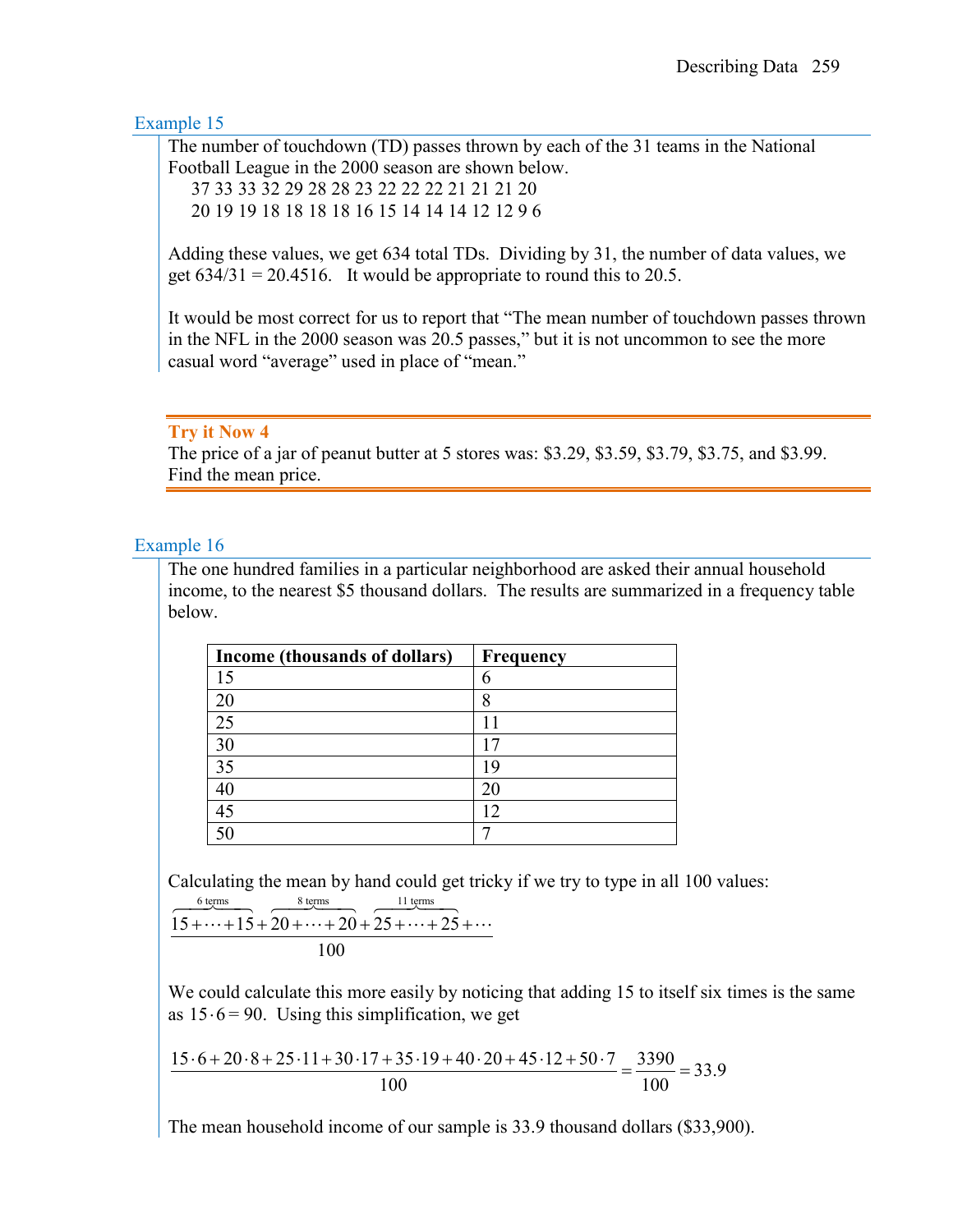Extending off the last example, suppose a new family moves into the neighborhood example that has a household income of \$5 million (\$5000 thousand). Adding this to our sample, our mean is now:

 $\frac{15 \cdot 6 + 20 \cdot 8 + 25 \cdot 11 + 30 \cdot 17 + 35 \cdot 19 + 40 \cdot 20 + 45 \cdot 12 + 50 \cdot 7 + 5000 \cdot 1}{101} = \frac{8390}{101} = 83.069$ 101 101  $\frac{6+20\cdot 8+25\cdot 11+30\cdot 17+35\cdot 19+40\cdot 20+45\cdot 12+50\cdot 7+5000\cdot 1}{8390}=\frac{8390}{1000}$ 

While 83.1 thousand dollars (\$83,069) is the correct mean household income, it no longer represents a "typical" value.

Imagine the data values on a see-saw or balance scale. The mean is the value that keeps the data in balance, like in the picture below.



If we graph our household data, the \$5 million data value is so far out to the right that the mean has to adjust up to keep things in balance



For this reason, when working with data that have **outliers** – values far outside the primary grouping – it is common to use a different measure of center, the **median**.

#### **Median**

The **median** of a set of data is the value in the middle when the data is in order

To find the median, begin by listing the data in order from smallest to largest, or largest to smallest.

If the number of data values, *N*, is odd, then the median is the middle data value. This value can be found by rounding *N*/2 up to the next whole number.

If the number of data values is even, there is no one middle value, so we find the mean of the two middle values (values  $N/2$  and  $N/2 + 1$ )

260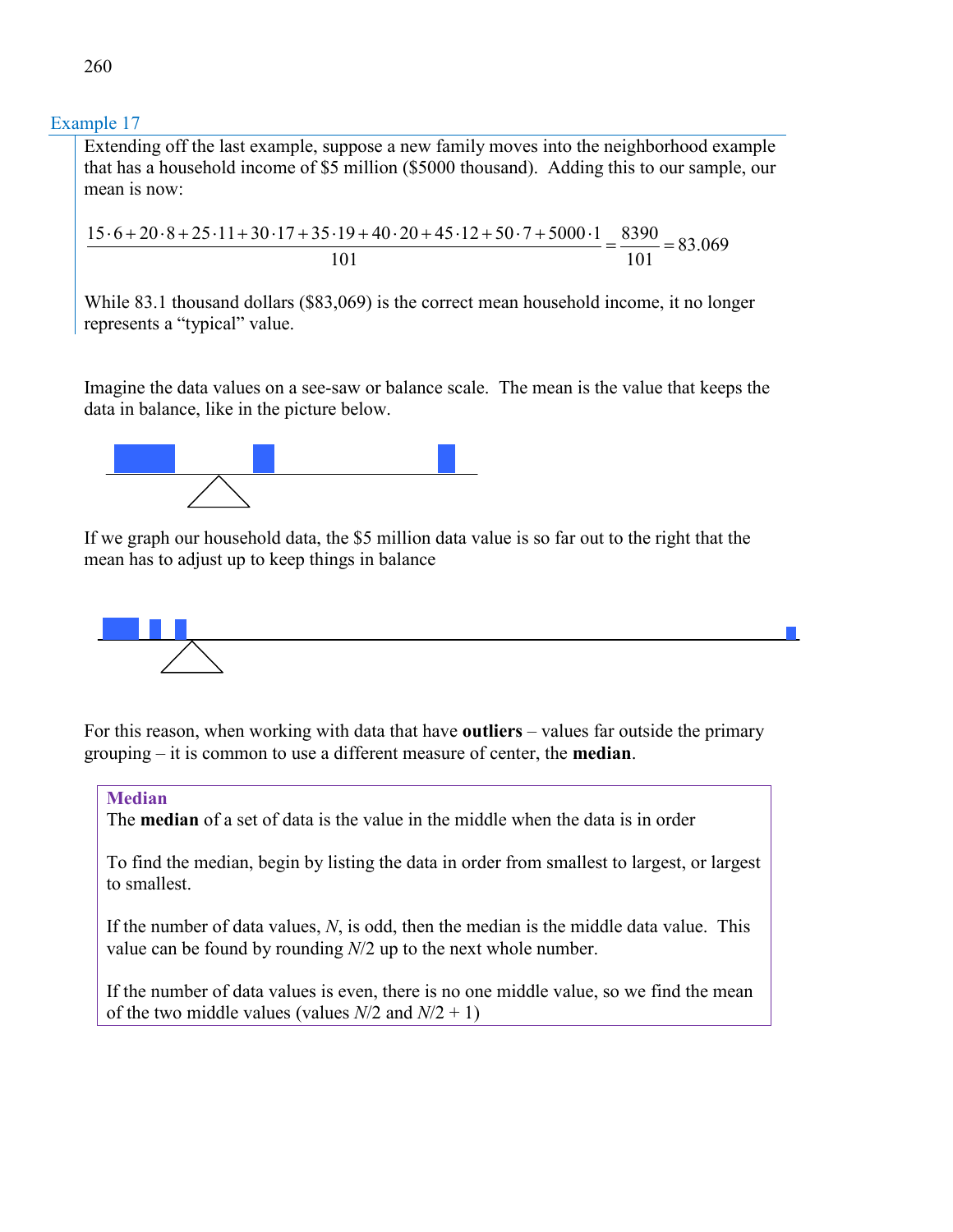Returning to the football touchdown data, we would start by listing the data in order. Luckily, it was already in decreasing order, so we can work with it without needing to reorder it first.

 37 33 33 32 29 28 28 23 22 22 22 21 21 21 20 20 19 19 18 18 18 18 16 15 14 14 14 12 12 9 6

Since there are 31 data values, an odd number, the median will be the middle number, the  $16<sup>th</sup>$  data value (31/2 = 15.5, round up to 16, leaving 15 values below and 15 above). The  $16<sup>th</sup>$  data value is 20, so the median number of touchdown passes in the 2000 season was 20 passes. Notice that for this data, the median is fairly close to the mean we calculated earlier, 20.5.

### Example 19

Find the median of these quiz scores: 5 10 8 6 4 8 2 5 7 7

We start by listing the data in order: 2 4 5 5 6 7 7 8 8 10

Since there are 10 data values, an even number, there is no one middle number. So we find the mean of the two middle numbers, 6 and 7, and get  $(6+7)/2 = 6.5$ .

The median quiz score was 6.5.

#### **Try it Now 5**

The price of a jar of peanut butter at 5 stores were: \$3.29, \$3.59, \$3.79, \$3.75, and \$3.99. Find the median price.

#### Example 20

Let us return now to our original household income data

| Income (thousands of dollars) | Frequency |
|-------------------------------|-----------|
| 15                            | h         |
|                               | 8         |
|                               |           |
|                               |           |
| 35                            |           |
|                               |           |
|                               |           |
|                               |           |

Here we have 100 data values. If we didn't already know that, we could find it by adding the frequencies. Since 100 is an even number, we need to find the mean of the middle two data values - the  $50<sup>th</sup>$  and  $51<sup>st</sup>$  data values. To find these, we start counting up from the bottom: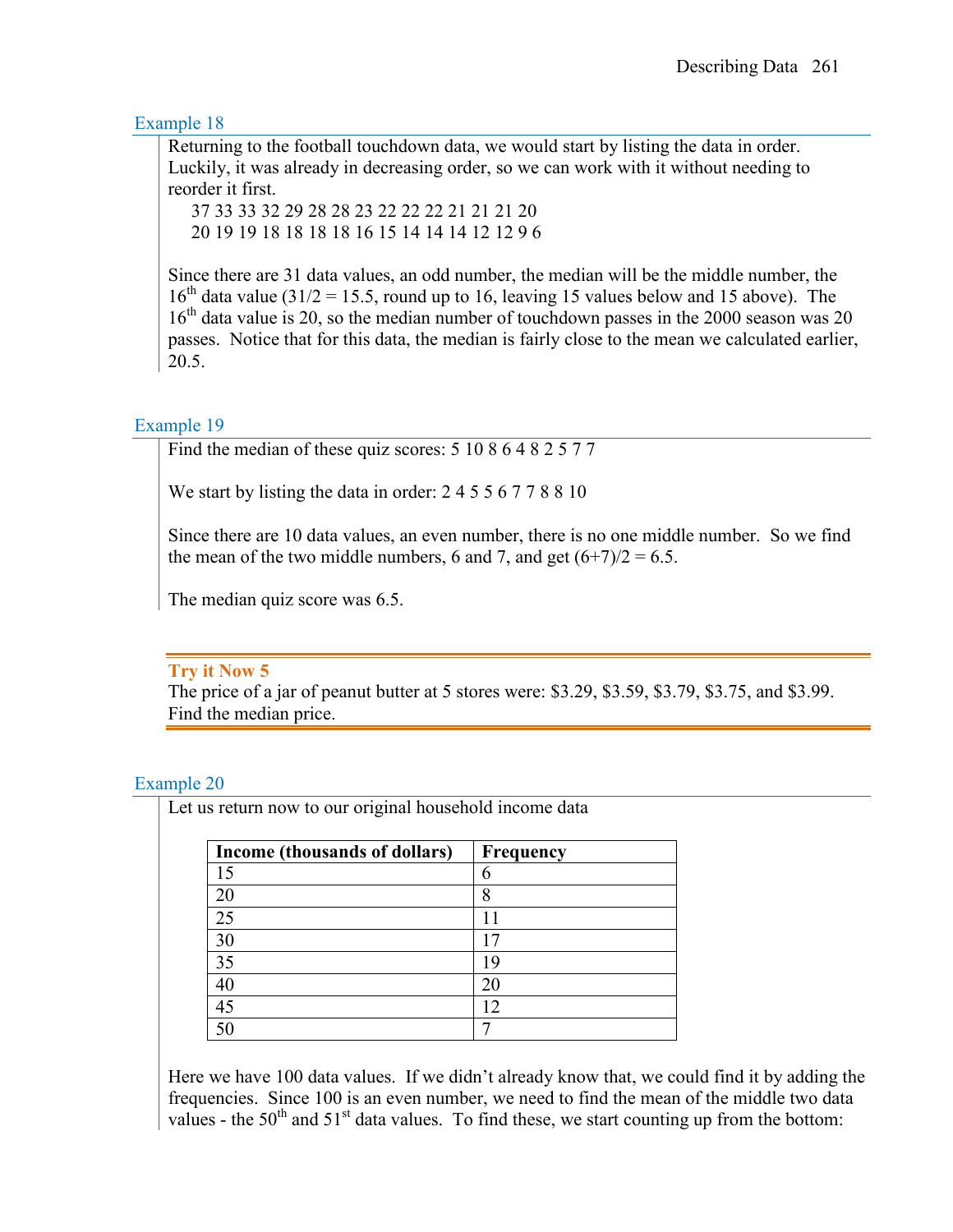There are 6 data values of \$15, so Values 1 to 6 are \$15 thousand

The next 8 data values are \$20, so Values 7 to  $(6+8)=14$  are \$20 thousand The next 11 data values are \$25, so Values 15 to  $(14+11)=25$  are \$25 thousand The next 17 data values are \$30, so Values 26 to  $(25+17)=42$  are \$30 thousand The next 19 data values are \$35, so Values 43 to  $(42+19)=61$  are \$35 thousand

From this we can tell that values 50 and 51 will be \$35 thousand, and the mean of these two values is \$35 thousand. The median income in this neighborhood is \$35 thousand.

#### Example 21

If we add in the new neighbor with a \$5 million household income, then there will be 101 data values, and the  $51<sup>st</sup>$  value will be the median. As we discovered in the last example, the 51<sup>st</sup> value is \$35 thousand. Notice that the new neighbor did not affect the median in this case. The median is not swayed as much by outliers as the mean is.

In addition to the mean and the median, there is one other common measurement of the "typical" value of a data set: the **mode**.

**Mode** The **mode** is the element of the data set that occurs most frequently.

The mode is fairly useless with data like weights or heights where there are a large number of possible values. The mode is most commonly used for categorical data, for which median and mean cannot be computed.

#### Example 22

In our vehicle color survey, we collected the data

| Color        | <b>Frequency</b> |
|--------------|------------------|
| Blue         | 3                |
| Green        | 5                |
| Red          |                  |
| White        | 3                |
| <b>Black</b> | າ                |
| Grey         |                  |

For this data, Green is the mode, since it is the data value that occurred the most frequently.

It is possible for a data set to have more than one mode if several categories have the same frequency, or no modes if each every category occurs only once.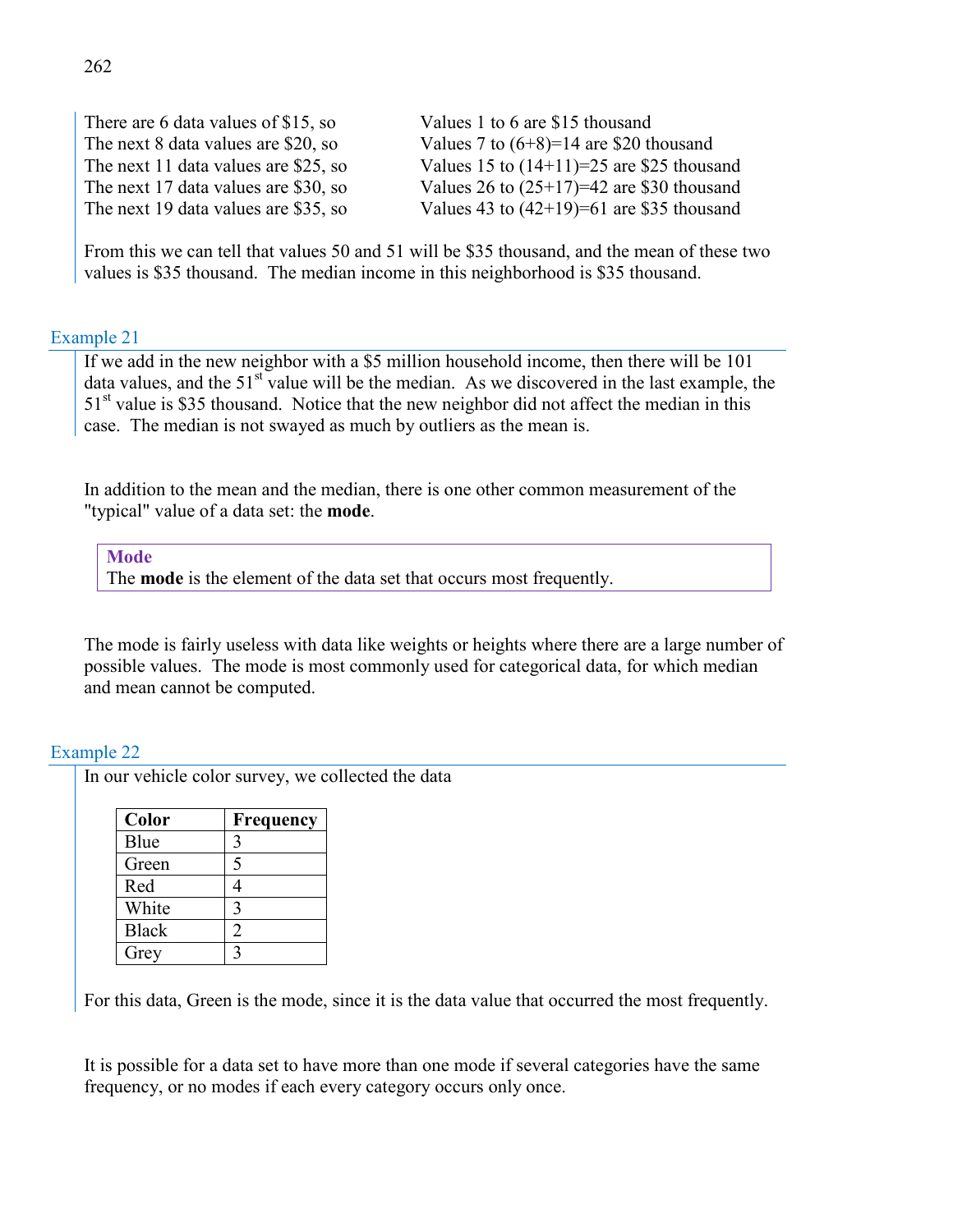#### **Try it Now 6**

Reviewers were asked to rate a product on a scale of 1 to 5. Find

- a. The mean rating
- b. The median rating
- c. The mode rating

| Rating | Frequency |
|--------|-----------|
|        |           |
|        |           |
|        |           |
|        |           |
|        |           |

#### **Measures of Variation**

Consider these three sets of quiz scores:

Section A: 5 5 5 5 5 5 5 5 5 5 5 Section B: 0 0 0 0 0 10 10 10 10 10 Section C: 4 4 4 5 5 5 5 6 6 6

All three of these sets of data have a mean of 5 and median of 5, yet the sets of scores are clearly quite different. In section A, everyone had the same score; in section B half the class got no points and the other half got a perfect score, assuming this was a 10-point quiz. Section C was not as consistent as section A, but not as widely varied as section B.

In addition to the mean and median, which are measures of the "typical" or "middle" value, we also need a measure of how "spread out" or varied each data set is.

There are several ways to measure this "spread" of the data. The first is the simplest and is called the **range**.

#### **Range**

The range is the difference between the maximum value and the minimum value of the data set.

#### Example 23

Using the quiz scores from above,

For section A, the range is 0 since both maximum and minimum are 5 and  $5 - 5 = 0$ For section B, the range is  $10 \text{ since } 10 - 0 = 10$ For section C, the range is 2 since  $6 - 4 = 2$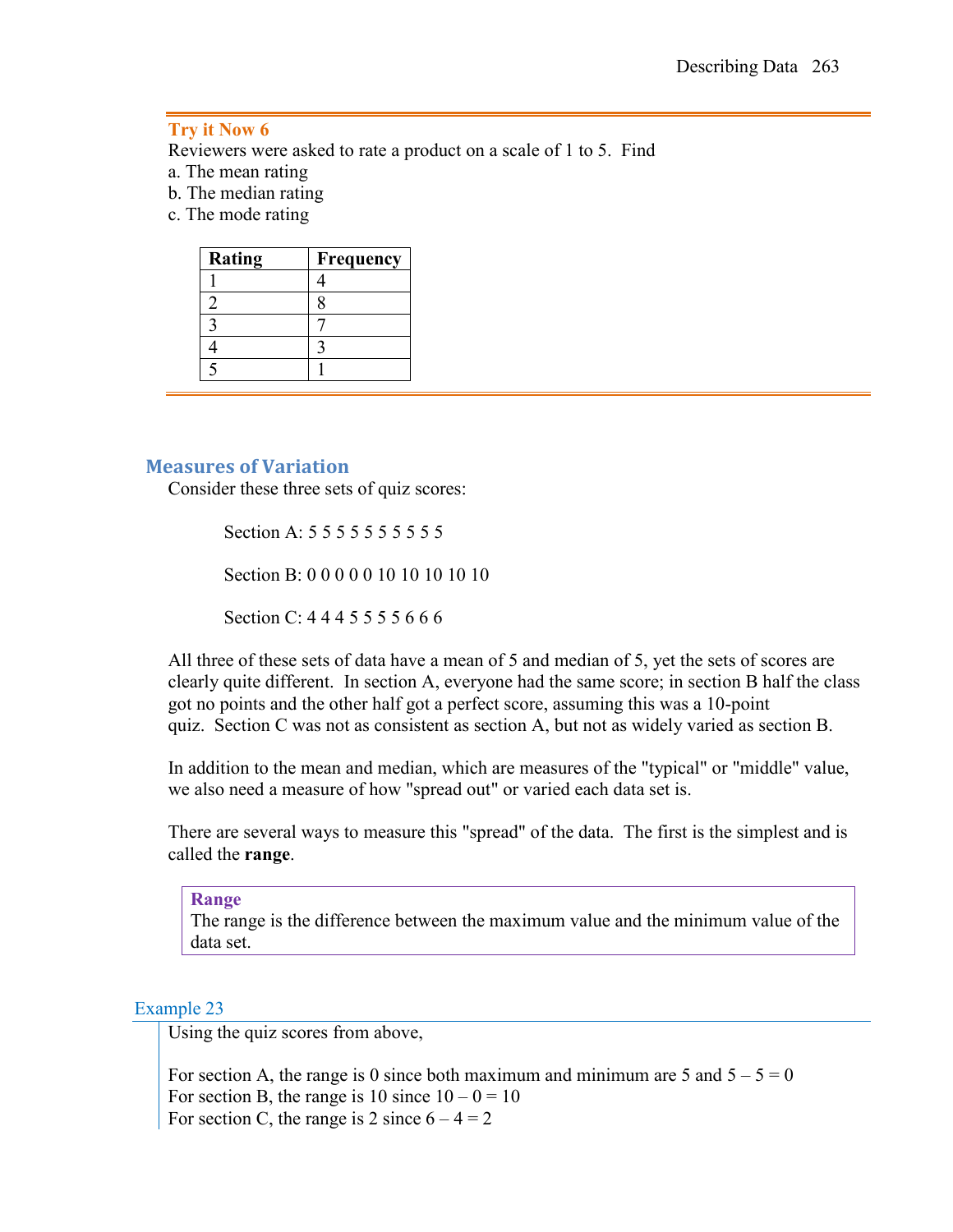In the last example, the range seems to be revealing how spread out the data is. However, suppose we add a fourth section, Section D, with scores 0 5 5 5 5 5 5 5 5 5 10.

This section also has a mean and median of 5. The range is 10, yet this data set is quite different than Section B. To better illuminate the differences, we'll have to turn to more sophisticated measures of variation.

### **Standard deviation**

The standard deviation is a measure of variation based on measuring how far each data value deviates, or is different, from the mean. A few important characteristics:

- Standard deviation is always positive. Standard deviation will be zero if all the data values are equal, and will get larger as the data spreads out.
- Standard deviation has the same units as the original data.
- Standard deviation, like the mean, can be highly influenced by outliers.

Using the data from section D, we could compute for each data value the difference between the data value and the mean:

| data value                           | deviation: data value - mean |
|--------------------------------------|------------------------------|
| $\theta$                             | $0-5 = -5$                   |
| 5                                    | $5 - 5 = 0$                  |
| $\overline{\overline{\overline{5}}}$ | $5 - 5 = 0$                  |
| $\overline{5}$                       | $5 - 5 = 0$                  |
| $\overline{5}$                       | $5 - 5 = 0$                  |
| $\overline{5}$                       | $5 - 5 = 0$                  |
| $\overline{5}$                       | $5 - 5 = 0$                  |
| $\overline{5}$                       | $5 - 5 = 0$                  |
| $\overline{5}$                       | $5 - 5 = 0$                  |
| 10                                   | $10-5=5$                     |

We would like to get an idea of the "average" deviation from the mean, but if we find the average of the values in the second column the negative and positive values cancel each other out (this will always happen), so to prevent this we square every value in the second column:

| data value               | deviation: data value - mean | deviation squared    |
|--------------------------|------------------------------|----------------------|
|                          | $0-5 = -5$                   | $(-5)^2 = 25$        |
| $\sim$                   | $5 - 5 = 0$                  | $\bar{0}^2 = 0$      |
|                          | $5 - 5 = 0$                  | $0^2 = 0$            |
| 5                        | $5 - 5 = 0$                  | $\overline{0}^2 = 0$ |
| 5                        | $5 - 5 = 0$                  | $\overline{0^2} = 0$ |
| $\overline{\mathcal{L}}$ | $5 - 5 = 0$                  | $0^2 = 0$            |
| -5                       | $5 - 5 = 0$                  | $\overline{0^2} = 0$ |
|                          | $5 - 5 = 0$                  | $0^2 = 0$            |
| 5                        | $5 - 5 = 0$                  | $0^2 = 0$            |
| 10                       | $\overline{10-5} = 5$        | $(5)^2 = 25$         |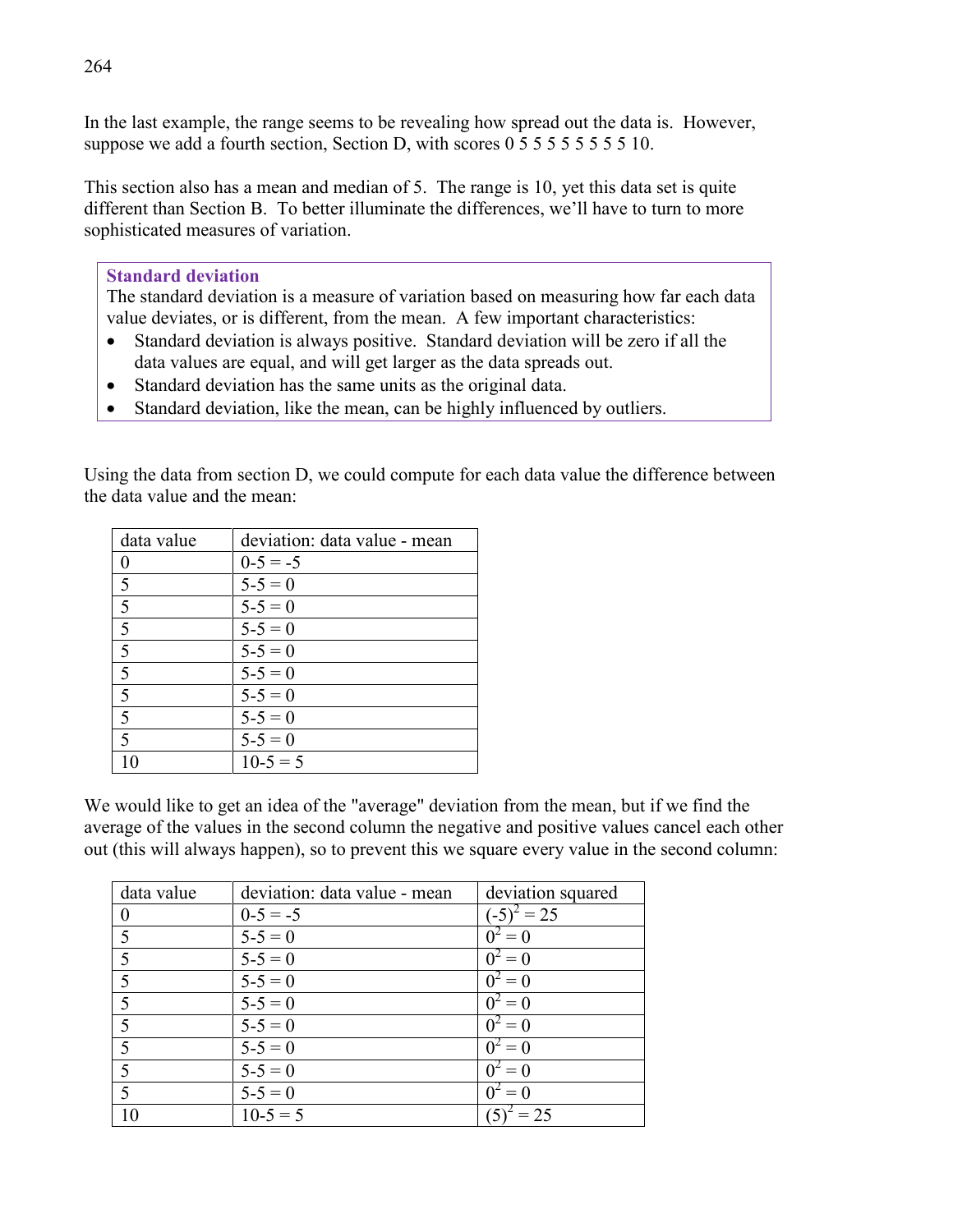We then add the squared deviations up to get  $25 + 0 + 0 + 0 + 0 + 0 + 0 + 0 + 0 + 25 =$ 50. Ordinarily we would then divide by the number of scores, *n*, (in this case, 10) to find the mean of the deviations. But we only do this if the data set represents a population; if the data set represents a sample (as it almost always does), we instead divide by *n* - 1 (in this case,  $10 - 1 = 9$ .

So in our example, we would have  $50/10 = 5$  if section D represents a population and  $50/9 =$ about 5.56 if section D represents a sample. These values (5 and 5.56) are called, respectively, the **population variance** and the **sample variance** for section D.

Variance can be a useful statistical concept, but note that the units of variance in this instance would be points-squared since we squared all of the deviations. What are pointssquared? Good question. We would rather deal with the units we started with (points in this case), so to convert back we take the square root and get:

population standard deviation =  $\sqrt{\frac{50}{10}} = \sqrt{5} \approx 2.2$ 

or

sample standard deviation =  $\sqrt{\frac{50}{9}} \approx 2.4$ 

If we are unsure whether the data set is a sample or a population, we will usually assume it is a sample, and we will round answers to one more decimal place than the original data, as we have done above.

#### **To compute standard deviation:**

- 1. Find the deviation of each data from the mean. In other words, subtract the mean from the data value.
- 2. Square each deviation.
- 3. Add the squared deviations.
- 4. Divide by *n*, the number of data values, if the data represents a whole population; divide by  $n-1$  if the data is from a sample.
- 5. Compute the square root of the result.

<span id="page-18-0"></span> $4$  The reason we do this is highly technical, but we can see how it might be useful by considering the case of a small sample from a population that contains an outlier, which would increase the average deviation: the outlier very likely won't be included in the sample, so the mean deviation of the sample would underestimate the mean deviation of the population; thus we divide by a slightly smaller number to get a slightly bigger average deviation.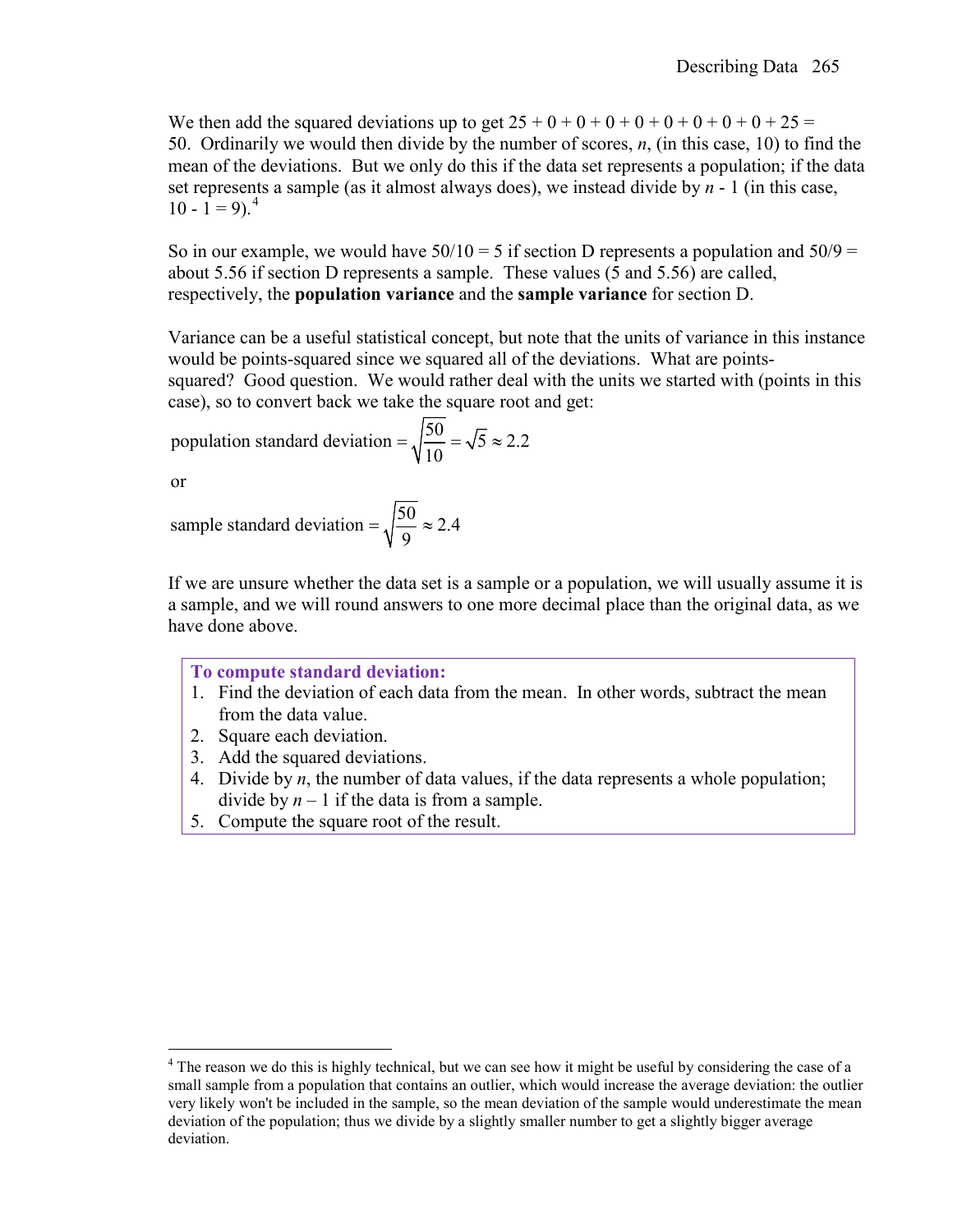Computing the standard deviation for Section B above, we first calculate that the mean is 5. Using a table can help keep track of your computations for the standard deviation:

| data value     | deviation: data value - mean | deviation squared    |
|----------------|------------------------------|----------------------|
| 0              | $0-5 = -5$                   | $z^2 = 25$           |
| $\theta$       | $0-5 = -5$                   | $^{2} = 25$<br>$-5)$ |
| $\overline{0}$ | $0-5 = -5$                   | $t^2 = 25$           |
| $\overline{0}$ | $0-5 = -5$                   | $= 25$               |
| $\theta$       | $0-5 = -5$                   | $t^2 = 25$<br>$-5)$  |
| 10             | $10-5=5$                     | $^{2} = 25$          |
| 10             | $10-5=5$                     | $= 25$               |
| 10             | $10-5=5$                     | $z^2 = 25$           |
| 10             | $10-5=5$                     | $= 25$               |
| 10             | $10-5=5$                     | $= 25$               |

Assuming this data represents a population, we will add the squared deviations, divide by 10, the number of data values, and compute the square root:

$$
\sqrt{\frac{25+25+25+25+25+25+25+25+25+25}{10}} = \sqrt{\frac{250}{10}} = 5
$$

Notice that the standard deviation of this data set is much larger than that of section D since the data in this set is more spread out.

| For comparison, the standard deviations of all four sections are: |  |  |  |  |  |  |
|-------------------------------------------------------------------|--|--|--|--|--|--|
|-------------------------------------------------------------------|--|--|--|--|--|--|

| Section A: 5 5 5 5 5 5 5 5 5 5 5    | Standard deviation: 0   |
|-------------------------------------|-------------------------|
| Section B: 0 0 0 0 0 10 10 10 10 10 | Standard deviation: 5   |
| Section C: 4 4 4 5 5 5 5 6 6 6      | Standard deviation: 0.8 |
| Section D: 0 5 5 5 5 5 5 5 5 10     | Standard deviation: 2.2 |

#### **Try it Now 7**

The price of a jar of peanut butter at 5 stores were: \$3.29, \$3.59, \$3.79, \$3.75, and \$3.99. Find the standard deviation of the prices.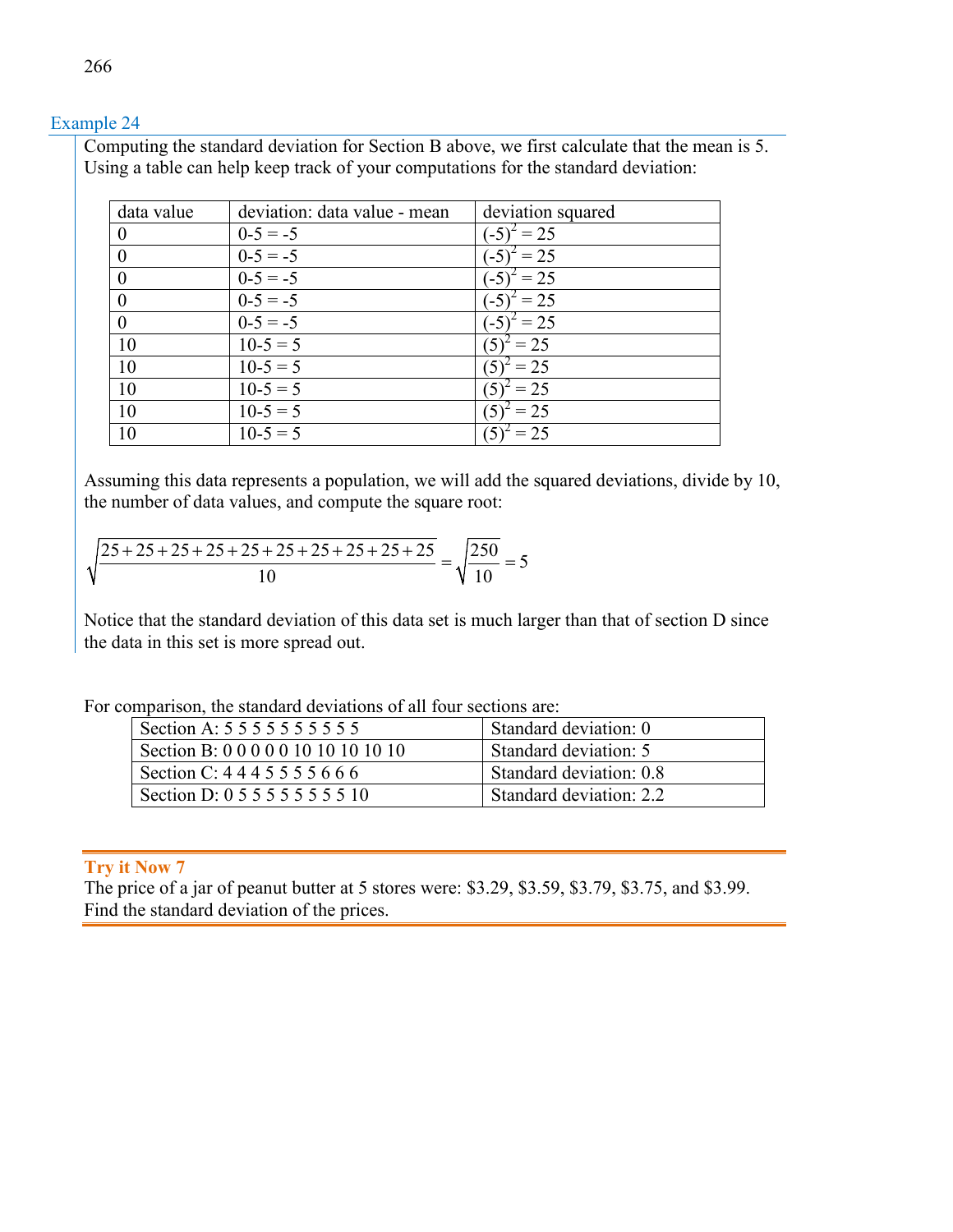Where standard deviation is a measure of variation based on the mean, **quartiles** are based on the median.

### **Quartiles**

Quartiles are values that divide the data in quarters.

The first quartile  $(Q_1)$  is the value so that 25% of the data values are below it; the third quartile  $(Q_3)$  is the value so that 75% of the data values are below it. You may have guessed that the second quartile is the same as the median, since the median is the value so that 50% of the data values are below it.

This divides the data into quarters; 25% of the data is between the minimum and  $Q_1$ , 25% is between  $Q_1$  and the median, 25% is between the median and  $Q_3$ , and 25% is between  $Q_3$  and the maximum value

While quartiles are not a 1-number summary of variation like standard deviation, the quartiles are used with the median, minimum, and maximum values to form a **5 number summary** of the data.

**Five number summary** The five number summary takes this form: Minimum, Q1, Median, Q3, Maximum

To find the first quartile, we need to find the data value so that 25% of the data is below it. If *n* is the number of data values, we compute a locator by finding 25% of *n*. If this locator is a decimal value, we round up, and find the data value in that position. If the locator is a whole number, we find the mean of the data value in that position and the next data value. This is identical to the process we used to find the median, except we use 25% of the data values rather than half the data values as the locator.

| To find the first quartile, $Q_1$                                    |
|----------------------------------------------------------------------|
| Begin by ordering the data from smallest to largest                  |
| Compute the locator: $L = 0.25n$                                     |
| If $L$ is a decimal value:                                           |
| Round up to $L+$                                                     |
| Use the data value in the $L^{+th}$ position                         |
| If $L$ is a whole number:                                            |
| Find the mean of the data values in the $Lth$ and $L+1th$ positions. |
|                                                                      |

**To find the third quartile, Q3** Use the same procedure as for  $Q_1$ , but with locator:  $L = 0.75n$ 

Examples should help make this clearer.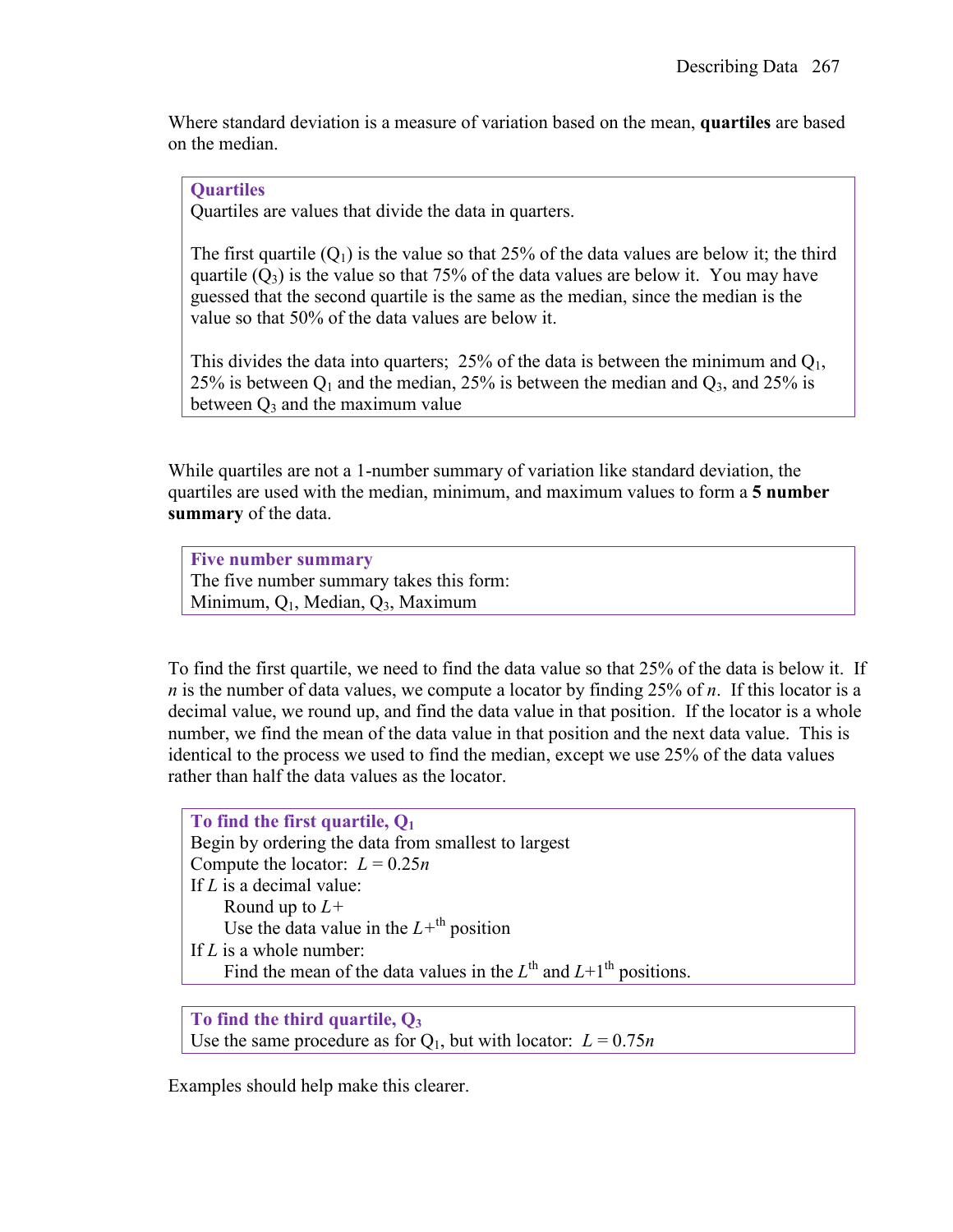Suppose we have measured 9 females and their heights (in inches), sorted from smallest to largest are:

59 60 62 64 66 67 69 70 72

To find the first quartile we first compute the locator:  $25\%$  of 9 is  $L = 0.25(9) = 2.25$ . Since this value is not a whole number, we round up to 3. The first quartile will be the third data value: 62 inches.

To find the third quartile, we again compute the locator:  $75\%$  of 9 is  $0.75(9) = 6.75$ . Since this value is not a whole number, we round up to 7. The third quartile will be the seventh data value: 69 inches.

### Example 26

Suppose we had measured 8 females and their heights (in inches), sorted from smallest to largest are:

59 60 62 64 66 67 69 70

To find the first quartile we first compute the locator:  $25\%$  of 8 is  $L = 0.25(8) = 2$ . Since this value *is* a whole number, we will find the mean of the  $2^{nd}$  and  $3^{rd}$  data values:  $(60+62)/2 =$ 61, so the first quartile is 61 inches.

The third quartile is computed similarly, using  $75\%$  instead of  $25\%$ .  $L = 0.75(8) = 6$ . This is a whole number, so we will find the mean of the 6<sup>th</sup> and 7<sup>th</sup> data values:  $(67+69)/2 = 68$ , so  $Q_3$  is 68.

Note that the median could be computed the same way, using 50%.

The 5-number summary combines the first and third quartile with the minimum, median, and maximum values.

#### Example 27

For the 9 female sample, the median is 66, the minimum is 59, and the maximum is 72. The 5 number summary is: 59, 62, 66, 69, 72.

For the 8 female sample, the median is 65, the minimum is 59, and the maximum is 70, so the 5 number summary would be: 59, 61, 65, 68, 70.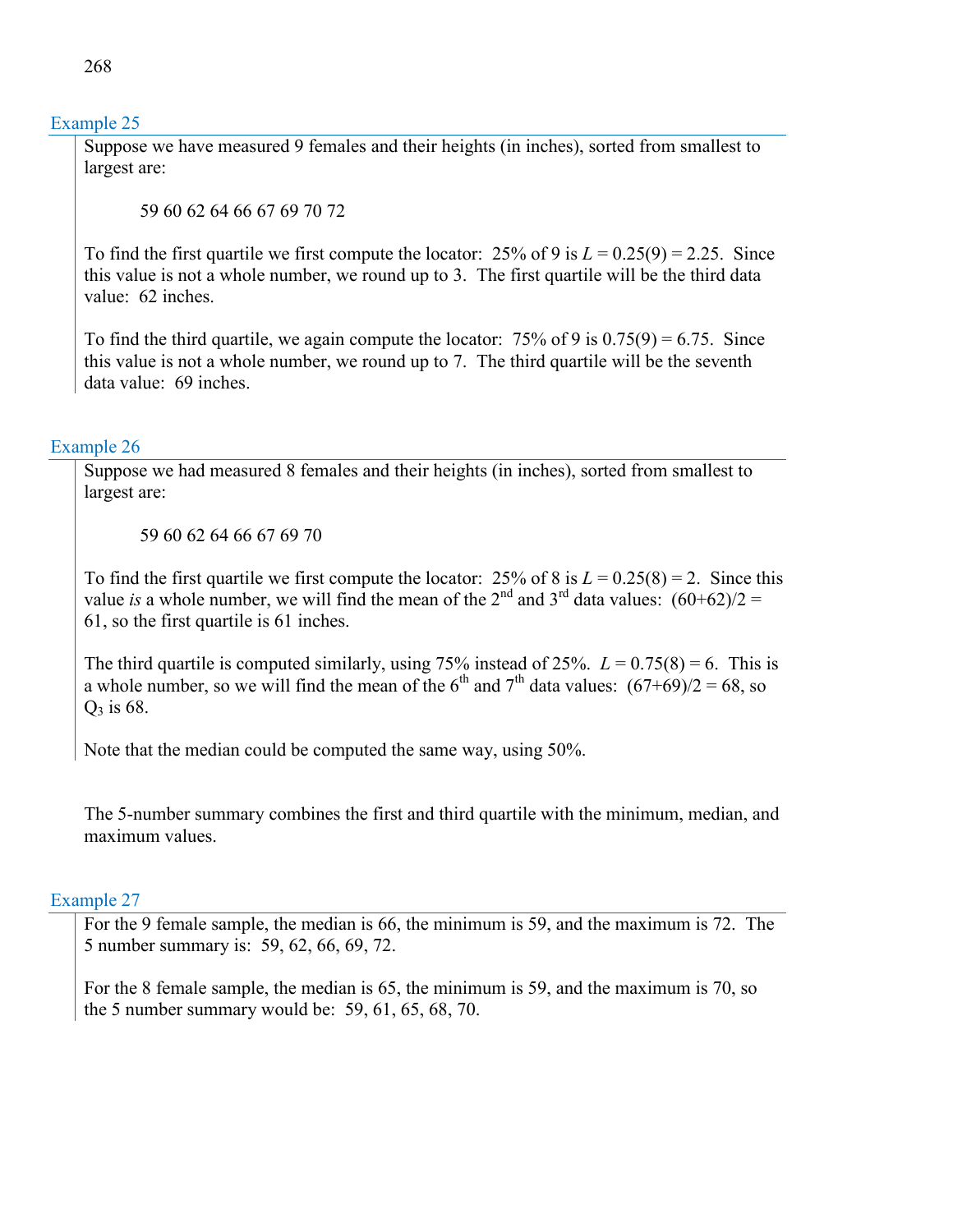Returning to our quiz score data. In each case, the first quartile locator is  $0.25(10) = 2.5$ , so the first quartile will be the  $3<sup>rd</sup>$  data value, and the third quartile will be the  $8<sup>th</sup>$  data value. Creating the five-number summaries:

| Section and data                    | 5-number summary |
|-------------------------------------|------------------|
| Section A: 5 5 5 5 5 5 5 5 5 5 5    | 5, 5, 5, 5, 5    |
| Section B: 0 0 0 0 0 10 10 10 10 10 | 0, 0, 5, 10, 10  |
| Section C: 4445555666               | 4, 4, 5, 6, 6    |
| Section D: 0 5 5 5 5 5 5 5 5 10     | 0, 5, 5, 5, 10   |

Of course, with a relatively small data set, finding a five-number summary is a bit silly, since the summary contains almost as many values as the original data.

### **Try it Now 8**

The total cost of textbooks for the term was collected from 36 students. Find the 5 number summary of this data.

|  | \$140 \$160 \$160 \$165 \$180 \$220 \$235 \$240 \$250 \$260 \$280 \$285 |  |  |  |  |  |
|--|-------------------------------------------------------------------------|--|--|--|--|--|
|  | \$285 \$285 \$290 \$300 \$300 \$305 \$310 \$310 \$315 \$315 \$320 \$320 |  |  |  |  |  |
|  | \$330 \$340 \$345 \$350 \$355 \$360 \$360 \$380 \$395 \$420 \$460 \$460 |  |  |  |  |  |

#### Example 29

Returning to the household income data from earlier, create the five-number summary.

| Income (thousands of dollars) | Frequency |
|-------------------------------|-----------|
| 15                            | 6         |
|                               | 8         |
| 25                            |           |
| 30                            |           |
| 35                            |           |
|                               |           |
| 45                            |           |
|                               |           |

By adding the frequencies, we can see there are 100 data values represented in the table. In Example 20, we found the median was \$35 thousand. We can see in the table that the minimum income is \$15 thousand, and the maximum is \$50 thousand.

To find  $Q_1$ , we calculate the locator:  $L = 0.25(100) = 25$ . This is a whole number, so  $Q_1$  will be the mean of the  $25<sup>th</sup>$  and  $26<sup>th</sup>$  data values.

Counting up in the data as we did before,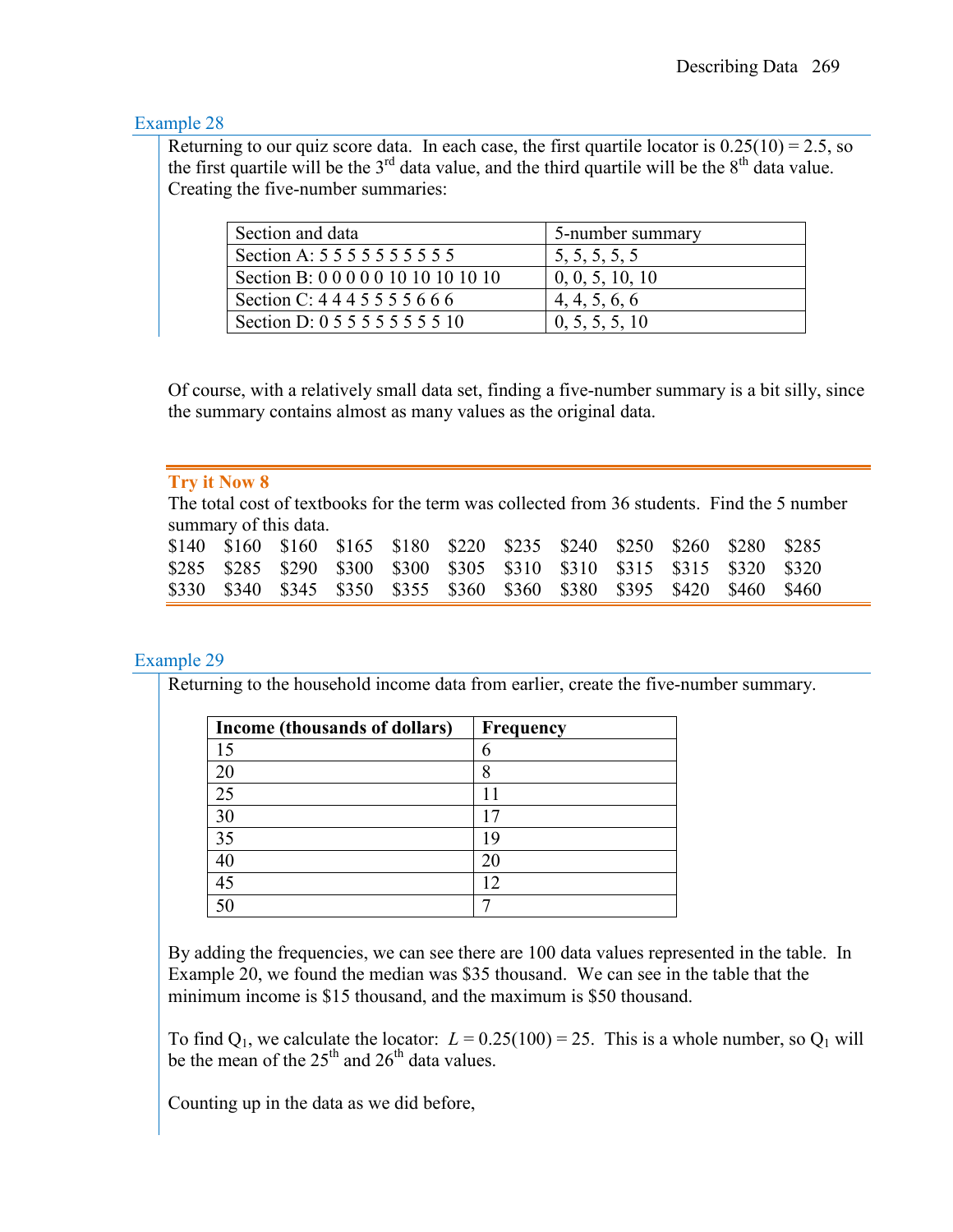There are 6 data values of \$15, so Values 1 to 6 are \$15 thousand The next 8 data values are \$20, so Values 7 to  $(6+8)=14$  are \$20 thousand The next 11 data values are \$25, so Values 15 to  $(14+11)=25$  are \$25 thousand The next 17 data values are \$30, so Values 26 to  $(25+17)=42$  are \$30 thousand

The  $25<sup>th</sup>$  data value is \$25 thousand, and the  $26<sup>th</sup>$  data value is \$30 thousand, so  $O<sub>1</sub>$  will be the mean of these:  $(25 + 30)/2 = $27.5$  thousand.

To find  $Q_3$ , we calculate the locator:  $L = 0.75(100) = 75$ . This is a whole number, so  $Q_3$  will be the mean of the  $75<sup>th</sup>$  and  $76<sup>th</sup>$  data values. Continuing our counting from earlier, The next 19 data values are \$35, so Values 43 to  $(42+19)=61$  are \$35 thousand The next 20 data values are \$40, so Values 61 to  $(61+20)=81$  are \$40 thousand

Both the 75<sup>th</sup> and 76<sup>th</sup> data values lie in this group, so  $Q_3$  will be \$40 thousand.

Putting these values together into a five-number summary, we get: 15, 27.5, 35, 40, 50

Note that the 5 number summary divides the data into four intervals, each of which will contain about 25% of the data. In the previous example, that means about 25% of households have income between \$40 thousand and \$50 thousand.

For visualizing data, there is a graphical representation of a 5-number summary called a **box plot**, or box and whisker graph.

#### **Box plot**

A **box plot** is a graphical representation of a five-number summary.

To create a box plot, a number line is first drawn. A box is drawn from the first quartile to the third quartile, and a line is drawn through the box at the median. "Whiskers" are extended out to the minimum and maximum values.

#### Example 30

The box plot below is based on the 9 female height data with 5 number summary: 59, 62, 66, 69, 72.

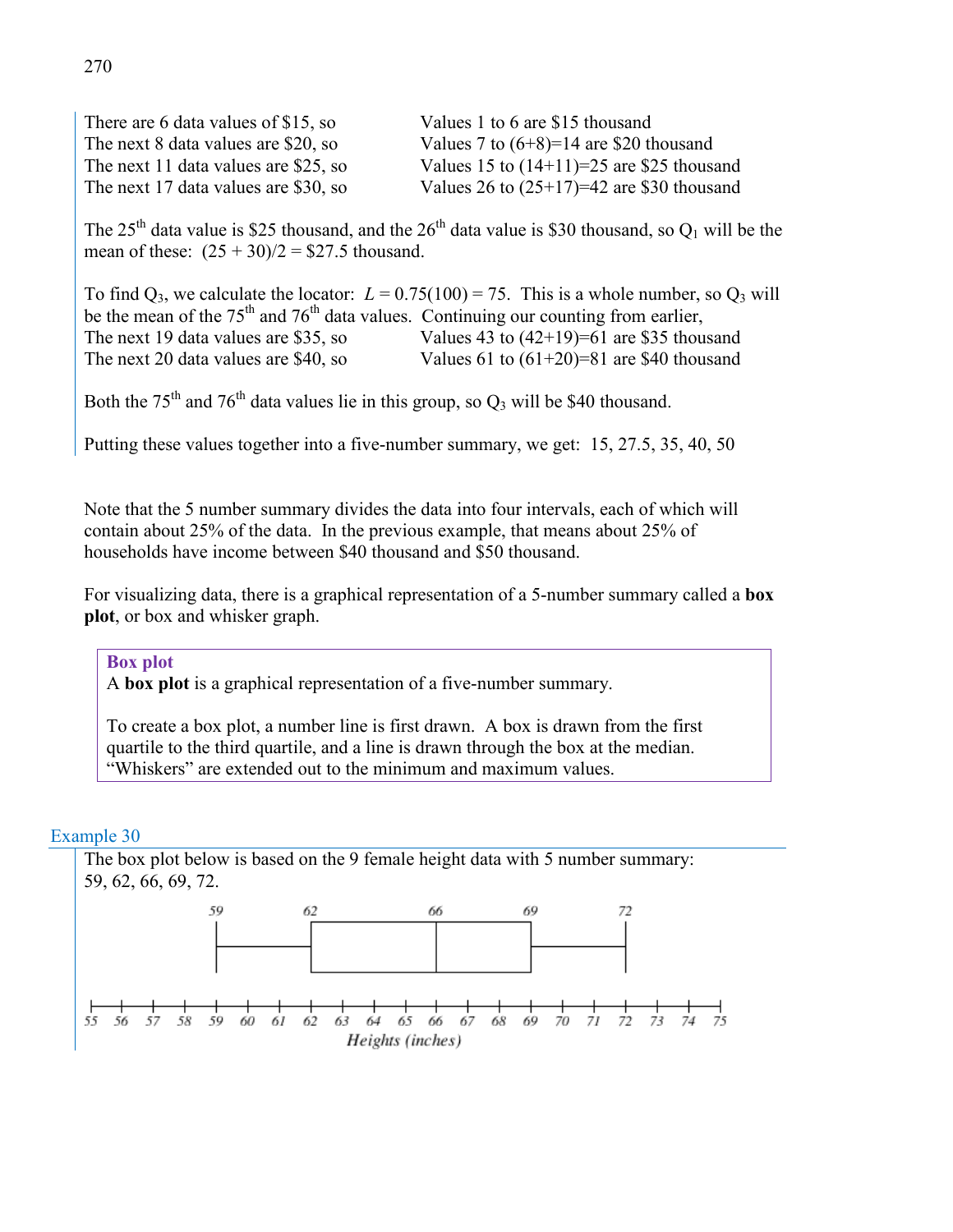

**Try it Now 9** Create a boxplot based on the textbook price data from the last Try it Now.

Box plots are particularly useful for comparing data from two populations.

### Example 32

The box plot of service times for two fast-food restaurants is shown below.



While store 2 had a slightly shorter median service time (2.1 minutes vs. 2.3 minutes), store 2 is less consistent, with a wider spread of the data.

At store 1, 75% of customers were served within 2.9 minutes, while at store 2, 75% of customers were served within 5.7 minutes.

Which store should you go to in a hurry? That depends upon your opinions about luck – 25% of customers at store 2 had to wait between 5.7 and 9.6 minutes.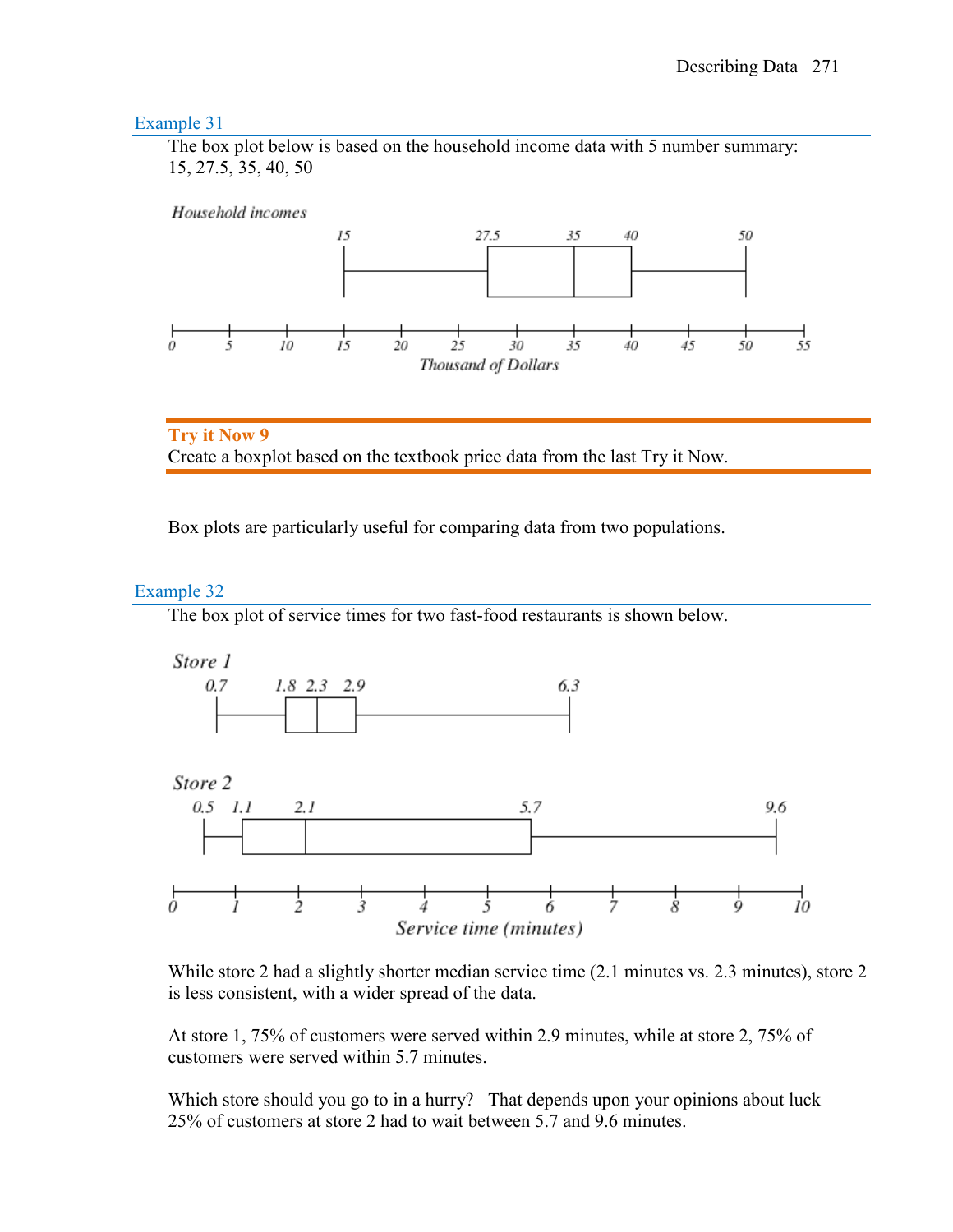The boxplot below is based on the birth weights of infants with severe idiopathic respiratory distress syndrome  $(SIRDS)^5$  $(SIRDS)^5$ . The boxplot is separated to show the birth weights of infants who survived and those that did not.

Comparing the two groups, the boxplot reveals that the birth weights of the infants that died appear to be, overall, smaller than the weights of infants that survived. In fact, we can see that the median birth weight of infants that survived is the same as the third quartile of the infants that died.

Similarly, we can see that the first quartile of the survivors is larger than the median weight of those that died, meaning that over 75% of the survivors had a birth weight larger than the median birth weight of those that died.

Looking at the maximum value for those that died and the third quartile of the survivors, we can see that over 25% of the survivors had birth weights higher than the heaviest infant that died.

The box plot gives us a quick, albeit informal, way to determine that birth weight is quite likely linked to survival of infants with SIRDS.

**Survived** 



<span id="page-25-0"></span> <sup>5</sup> van Vliet, P.K. and Gupta, J.M. (1973) Sodium bicarbonate in idiopathic respiratory distress syndrome. *Arch. Disease in Childhood*, **48**, 249–255. As quoted on

http://openlearn.open.ac.uk/mod/oucontent/view.php?id=398296&section=1.1.3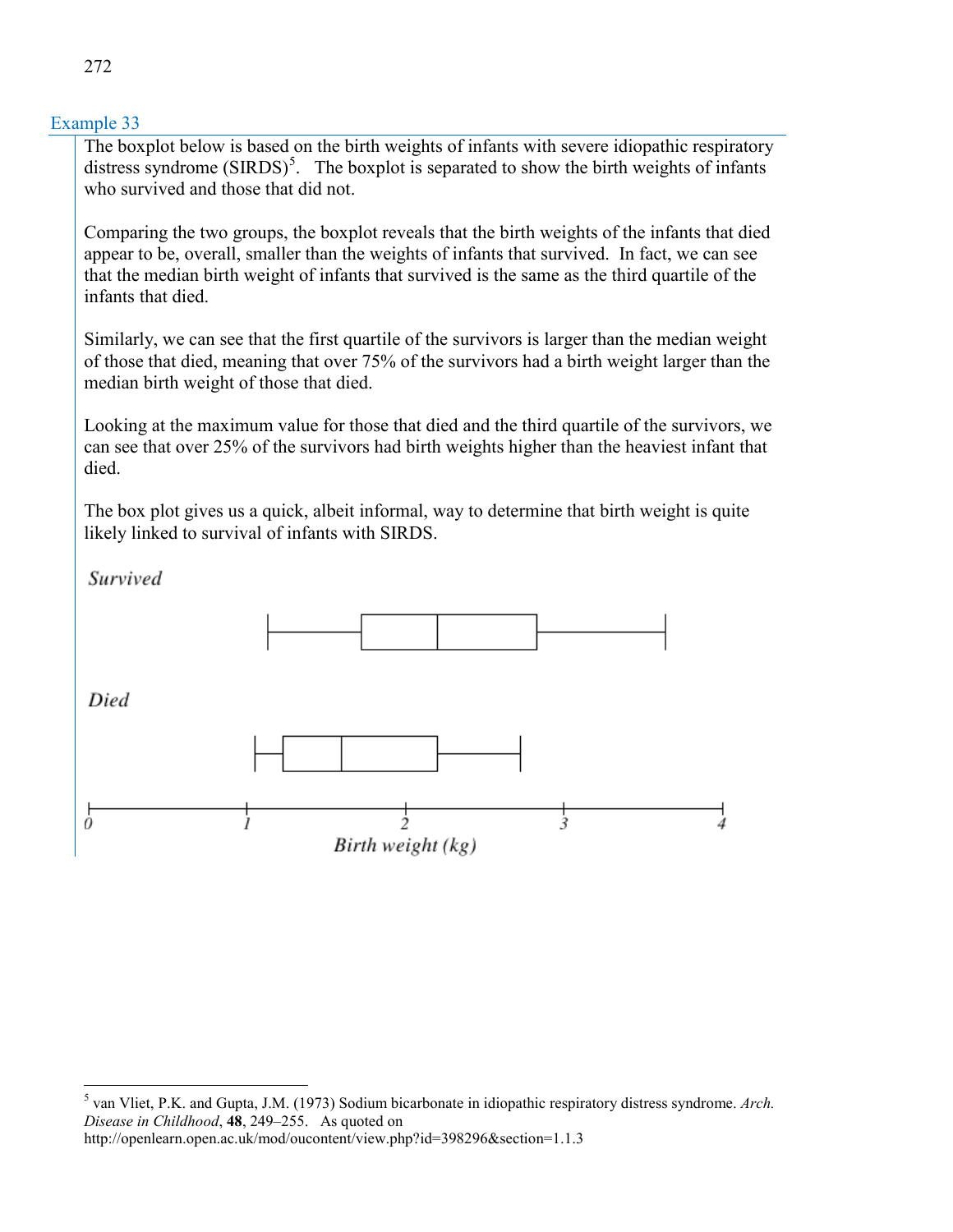

- 2. While the pie chart accurately depicts the relative size of the people agreeing with each candidate, the chart is confusing, since usually percents on a pie chart represent the percentage of the pie the slice represents.
- 3. Using a class intervals of size 55, we can group our data into six intervals:

| Cost interval | Frequency |
|---------------|-----------|
| \$140-194     |           |
| \$195-249     | З         |
| \$250-304     | q         |
| \$305-359     | 12        |
| \$360-414     |           |
| \$415-469     |           |

We can use the frequency distribution to generate the histogram

- 4. Adding the prices and dividing by 5 we get the mean price: \$3.682
- 5. First we put the data in order: \$3.29, \$3.59, \$3.75, \$3.79, \$3.99. Since there are an odd number of data, the median will be the middle value, \$3.75.
- 6. There are 23 ratings.

a. The mean is 23  $\frac{1 \cdot 4 + 2 \cdot 8 + 3 \cdot 7 + 4 \cdot 3 + 5 \cdot 1}{22} \approx 2.5$ 

- b. There are 23 data values, so the median will be the  $12<sup>th</sup>$  data value. Ratings of 1 are the first 4 values, while a rating of 2 are the next 8 values, so the  $12<sup>th</sup>$  value will be a rating of 2. The median is 2.
- c. The mode is the most frequent rating. The mode rating is 2.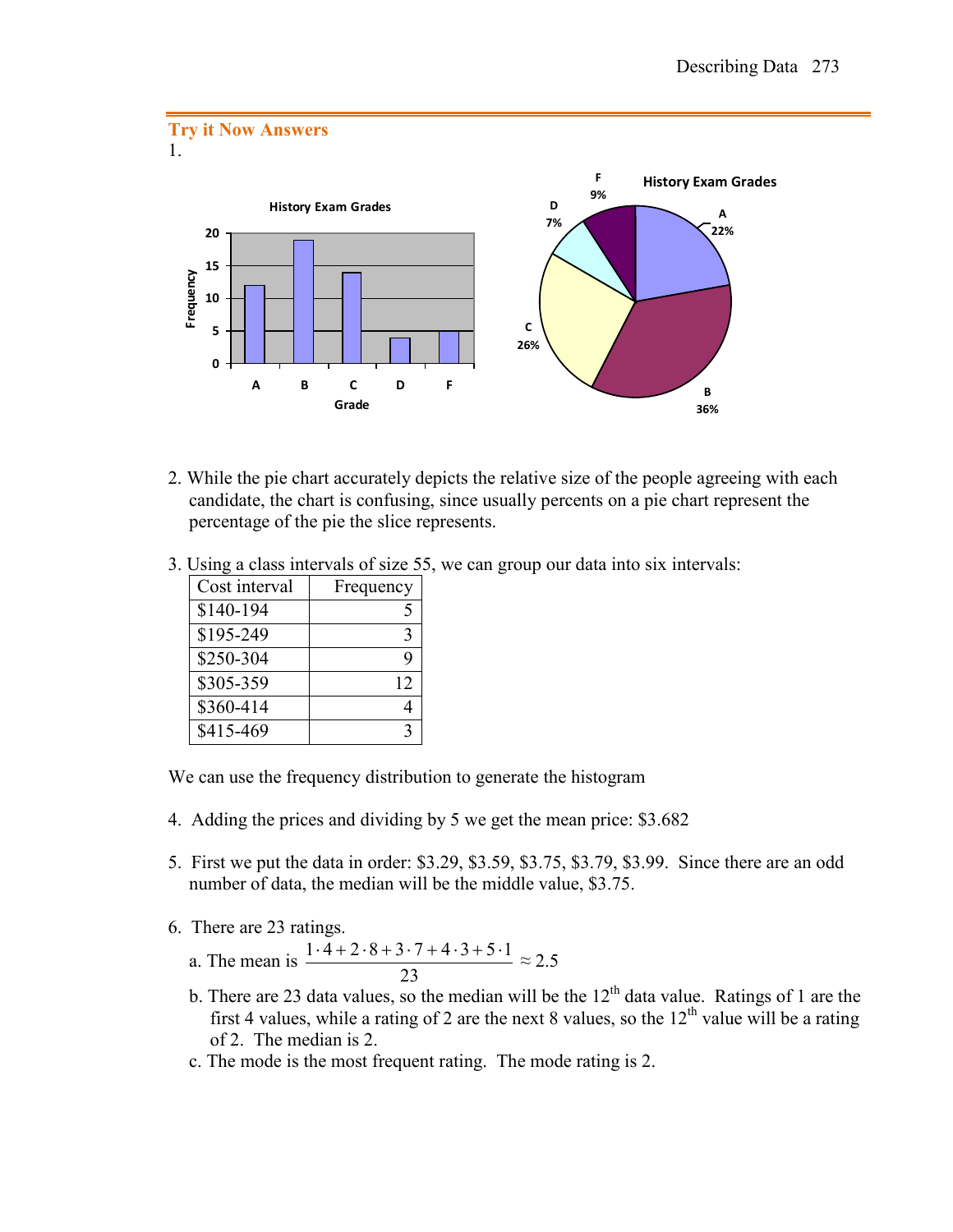| data value | deviation: data value - mean | deviation squared |
|------------|------------------------------|-------------------|
| 3.29       | $3.29 - 3.682 = -0.391$      | 0.153664          |
| 3.59       | $3.59 - 3.682 = -0.092$      | 0.008464          |
| 3.79       | $3.79 - 3.682 = 0.108$       | 0.011664          |
| 3.75       | $3.75 - 3.682 = 0.068$       | 0.004624          |
| 3.99       | $3.99 - 3.682 = 0.308$       | 0.094864          |

7. Earlier we found the mean of the data was \$3.682.

This data is from a sample, so we will add the squared deviations, divide by 4, the number of data values minus 1, and compute the square root:

$$
\sqrt{\frac{0.153664 + 0.008464 + 0.011664 + 0.004624 + 0.094864}{4}} \approx $0.261
$$

8. The data is already in order, so we don't need to sort it first. The minimum value is \$140 and the maximum is \$460.

There are 36 data values so  $n = 36$ .  $n/2 = 18$ , which is a whole number, so the median is the mean of the  $18^{th}$  and  $19^{th}$  data values, \$305 and \$310. The median is \$307.50.

To find the first quartile, we calculate the locator,  $L = 0.25(36) = 9$ . Since this is a whole number, we know  $Q_1$  is the mean of the 9<sup>th</sup> and 10<sup>th</sup> data values, \$250 and \$260.  $Q_1 =$ \$255.

To find the third quartile, we calculate the locator,  $L = 0.75(36) = 27$ . Since this is a whole number, we know  $Q_3$  is the mean of the 27<sup>th</sup> and 28<sup>th</sup> data values, \$345 and \$350.  $Q_3 = $347.50$ .

The 5 number summary of this data is: \$140, \$255, \$307.50, \$347.50, \$460

#### 9. Boxplot of textbook costs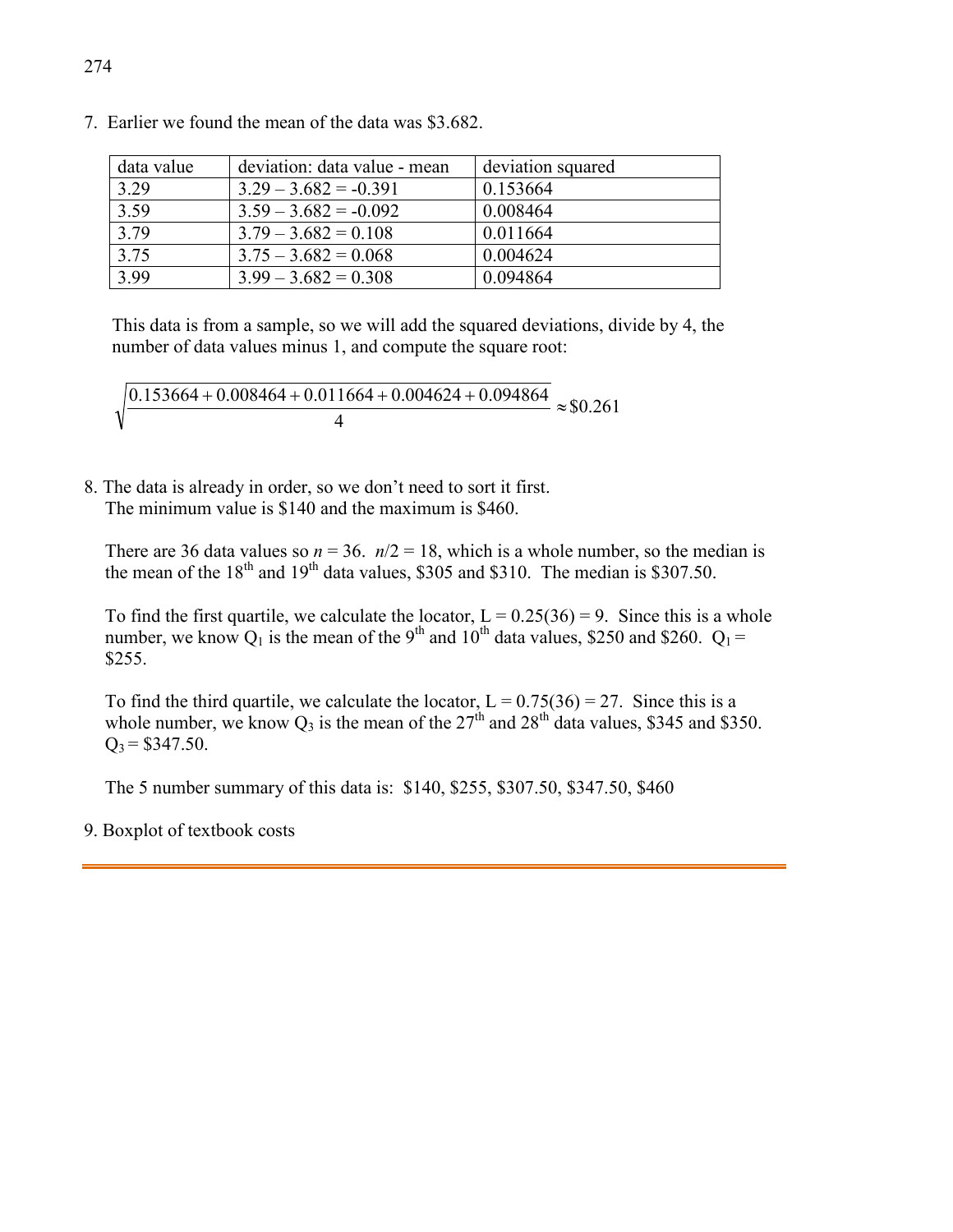# **Exercises**

# **Skills**

- 1. The table below shows scores on a Math test.
	- a. Complete the frequency table for the Math test scores
	- b. Construct a histogram of the data

|      | Construct a pie chart of the data |    |                 |           |    |                  |                 |                 |     |                  |  |
|------|-----------------------------------|----|-----------------|-----------|----|------------------|-----------------|-----------------|-----|------------------|--|
| 80   | $150$ 150                         |    | 90              | <b>70</b> | 70 | $100 \,   \, 60$ |                 | $\overline{20}$ | -80 |                  |  |
| - 90 | 100                               | 80 | $\overline{70}$ | 30        | 80 | 80               | $\overline{70}$ | $100 \ 60$      |     | $\vert 60 \vert$ |  |

# 2. A group of adults where asked how many cars they had in their household

- a. Complete the frequency table for the car number data
- b. Construct a histogram of the data
- c. Construct a pie chart of the data

- 3. A group of adults were asked how many children they have in their families. The bar graph to the right shows the number of adults who indicated each number of children.
	- a. How many adults where questioned?
	- b. What percentage of the adults questioned had 0 children?



- 4. Jasmine was interested in how many days it would take an order from Netflix to arrive at her door. The graph below shows the data she collected.
	- a. How many movies did she order?
	- b. What percentage of the movies arrived in one day?

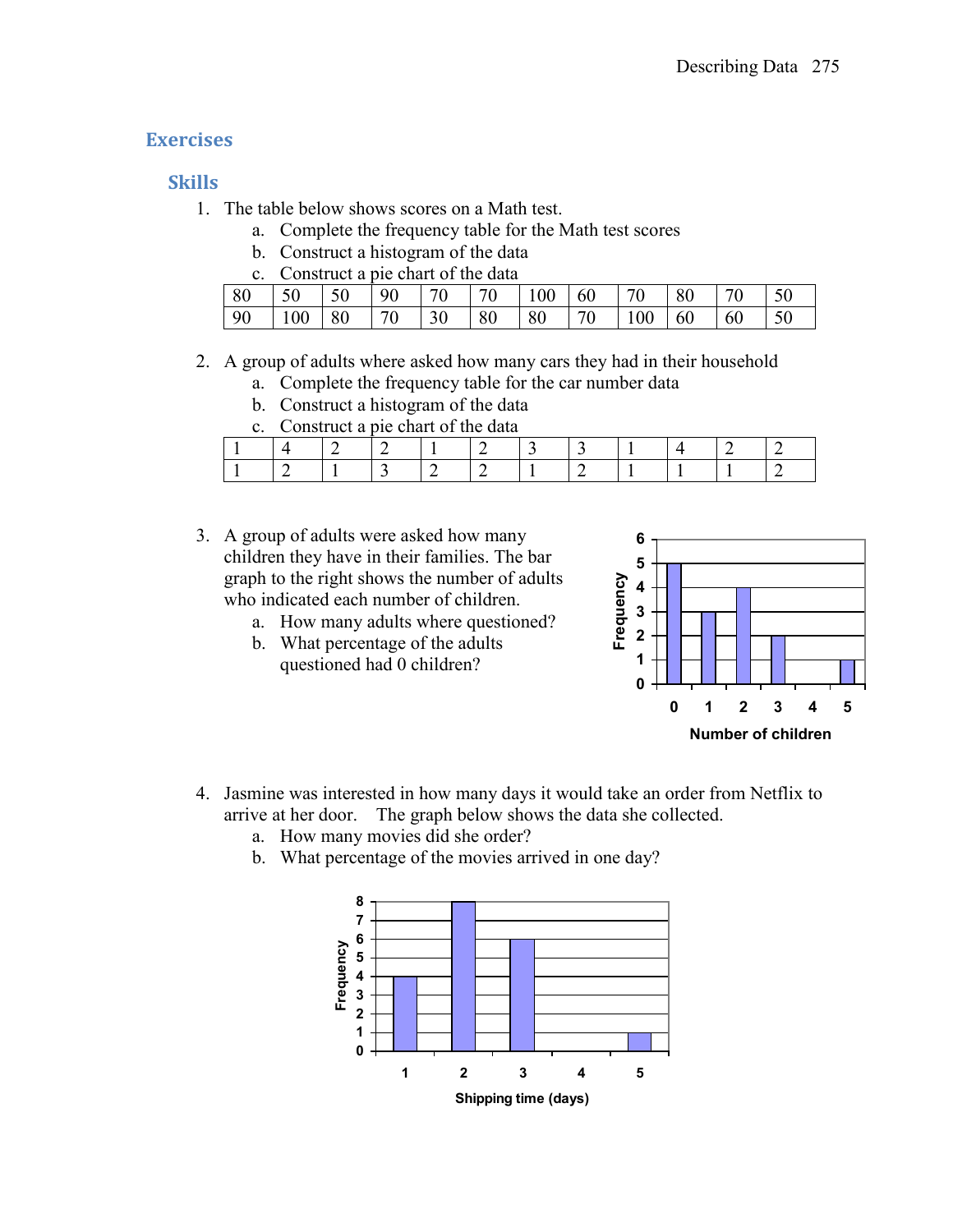5. The bar graph below shows the *percentage* of students who received each letter grade on their last English paper. The class contains 20 students. What number of students earned an A on their paper?



6. Kori categorized her spending for this month into four categories: Rent, Food, Fun, and Other. The percents she spent in each category are pictured here. If she spent a total of \$2600 this month, how much did she spend on rent?



- 7. A group of diners were asked how much they would pay for a meal. Their responses were: \$7.50, \$8.25, \$9.00, \$8.00, \$7.25, \$7.50, \$8.00, \$7.00.
	- a. Find the mean
	- b. Find the median
	- c. Write the 5-number summary for this data
- 8. You recorded the time in seconds it took for 8 participants to solve a puzzle. The times were: 15.2, 18.8, 19.3, 19.7, 20.2, 21.8, 22.1, 29.4.
	- a. Find the mean
	- b. Find the median
	- c. Write the 5-number summary for this data
- 9. Refer back to the histogram from question #3.
	- a. Compute the mean number of children for the group surveyed
	- b. Compute the median number of children for the group surveyed
	- c. Write the 5-number summary for this data.
	- d. Create box plot.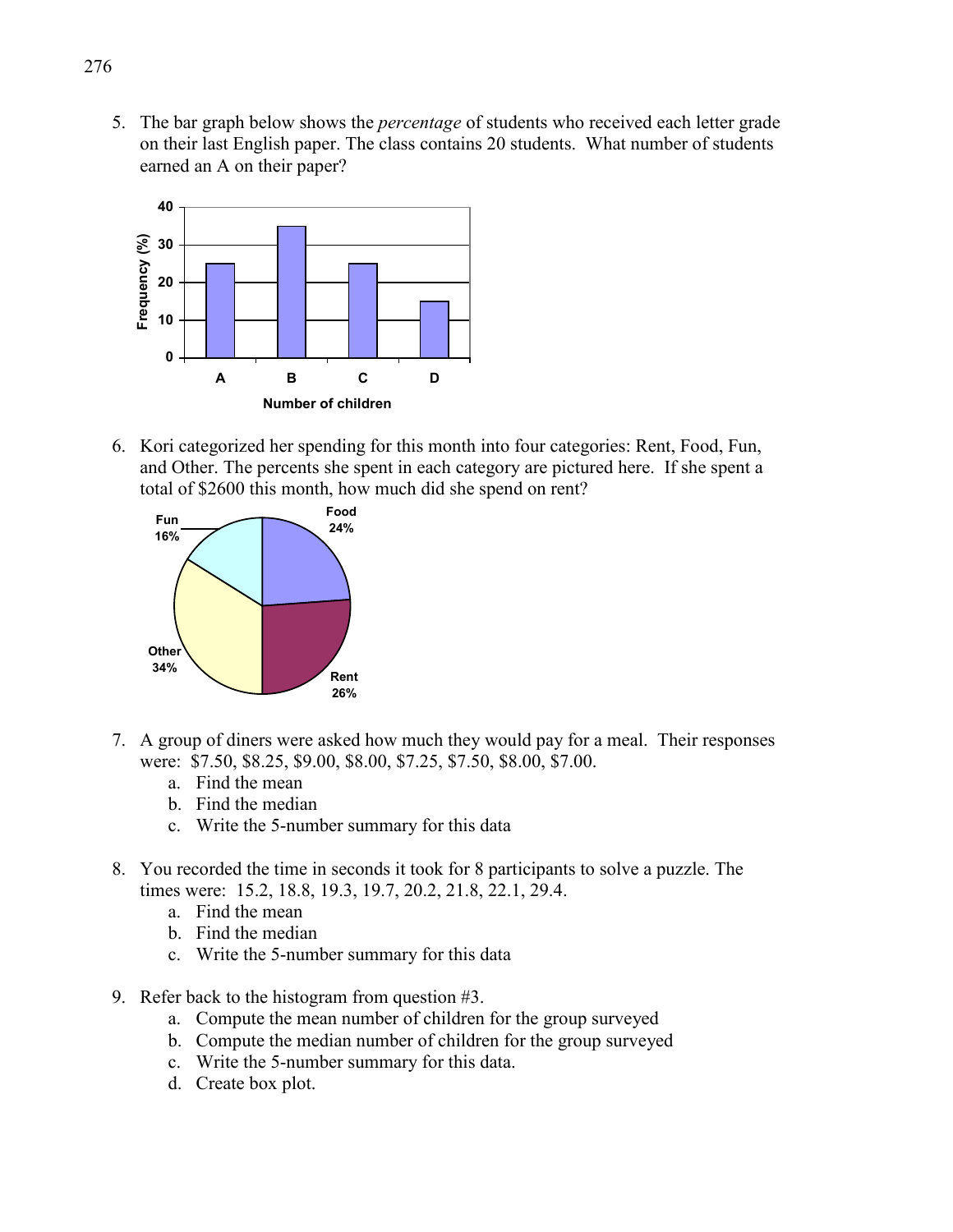- 10. Refer back to the histogram from question #4.
	- a. Compute the mean number of shipping days
	- b. Compute the median number of shipping days
	- c. Write the 5-number summary for this data.
	- d. Create box plot.

### **Concepts**

11. The box plot below shows salaries for Actuaries and CPAs. Kendra makes the median salary for an Actuary. Kelsey makes the first quartile salary for a CPA. Who makes more money? How much more?



12. Referring to the boxplot above, what percentage of actuaries makes more than the median salary of a CPA?

# **Exploration**

13. Studies are often done by pharmaceutical companies to determine the effectiveness of a treatment program. Suppose that a new AIDS antibody drug is currently under study. It is given to patients once the AIDS symptoms have revealed themselves. Of interest is the average length of time in months patients live once starting the treatment. Two researchers each follow a different set of 40 AIDS patients from the start of treatment until their deaths. The following data (in months) are collected.

Researcher 1: 3; 4; 11; 15; 16; 17; 22; 44; 37; 16; 14; 24; 25; 15; 26; 27; 33; 29; 35; 44; 13; 21; 22; 10; 12; 8; 40; 32; 26; 27; 31; 34; 29; 17; 8; 24; 18; 47; 33; 34

Researcher 2: 3; 14; 11; 5; 16; 17; 28; 41; 31; 18; 14; 14; 26; 25; 21; 22; 31; 2; 35; 44; 23; 21; 21; 16; 12; 18; 41; 22; 16; 25; 33; 34; 29; 13; 18; 24; 23; 42; 33; 29

- a. Create comparative histograms of the data
- b. Create comparative boxplots of the data